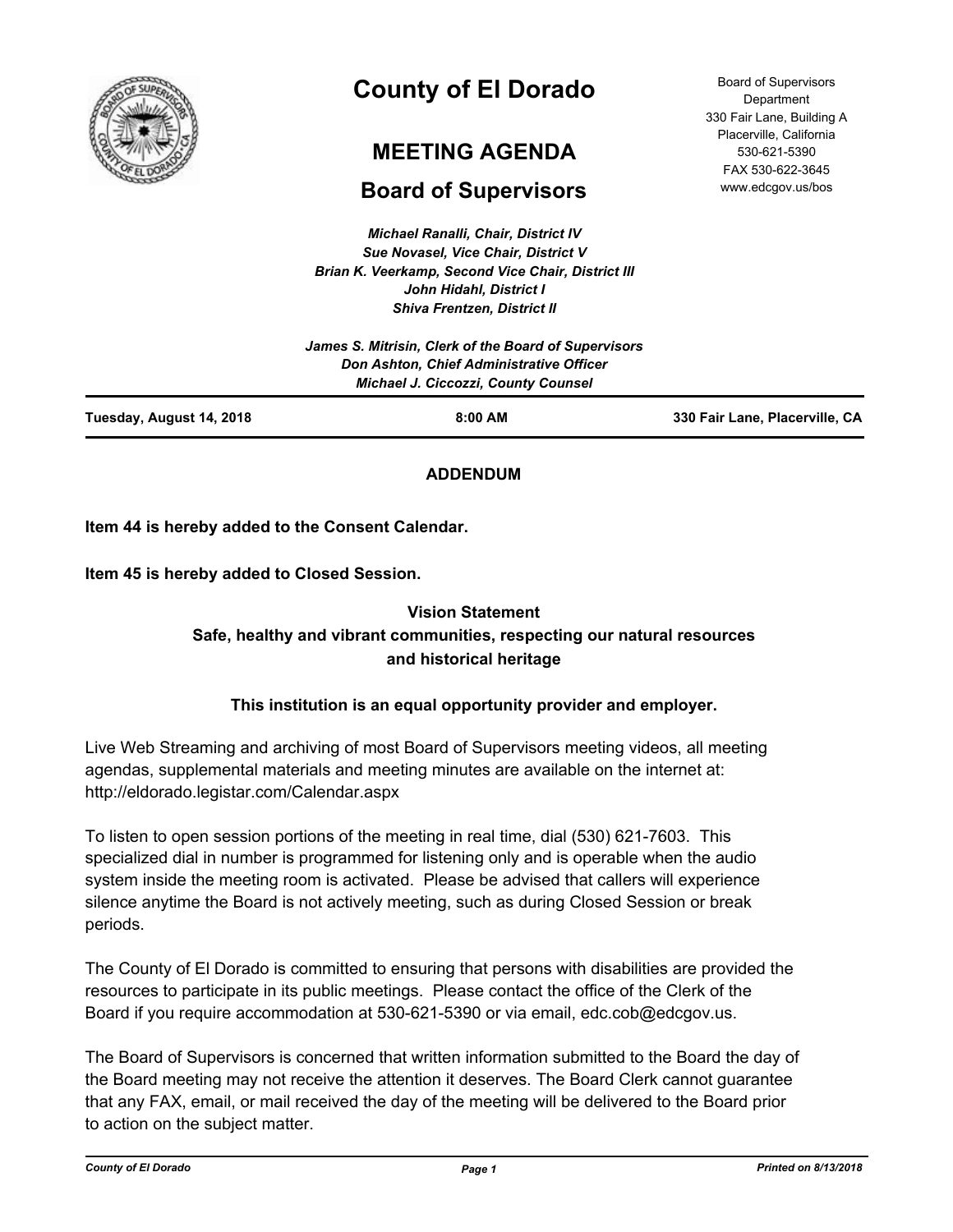The Board meets simultaneously as the Board of Supervisors and the Board of Directors of the Air Quality Management District, In-Home Supportive Services, Public Housing Authority, Redevelopment Agency and other Special Districts.

For Purposes of the Brown Act § 54954.2 (a), the numbered items on this Agenda give a brief description of each item of business to be transacted or discussed. Recommendations of the staff, as shown, do not prevent the Board from taking other action.

Materials related to an item on this Agenda submitted to the Board of Supervisors after distribution of the agenda packet are available for inspection during normal business hours in the public viewing packet located in Building A, 330 Fair Lane, Placerville or in the Board Clerk's Office located at the same address. Such documents are also available on the Board of Supervisors' Meeting Agenda webpage subject to staff's ability to post the documents before the meeting.

## **PROTOCOLS FOR PUBLIC COMMENT**

Public comment will be received at designated periods as called by the Board Chair.

Public comment on items scheduled for Closed Session will be received before the Board recesses to Closed Session.

Except with the consent of the Board, individuals shall be allowed to speak to an item only once.

On December 5, 2017 the Board adopted the following protocol relative to public comment periods:

Time for public input will be provided at every Board of Supervisors meeting. Individuals will have three minutes to address the Board. Individuals authorized by organizations will have three minutes to present organizational positions and perspectives and may request additional time, up to five minutes. At the discretion of the Board, time to speak by any individual may be extended.

A total of 20 minutes will be allocated for public comment during Open Forum and for each agenda item to be discussed. Public comment on certain agenda items designated and approved by the Board may be treated differently with specific time limits per speaker or a limit on the total amount of time designated for public comment. It is the intent of the Board that quasi-judicial matters have additional flexibility depending upon the nature of the issue.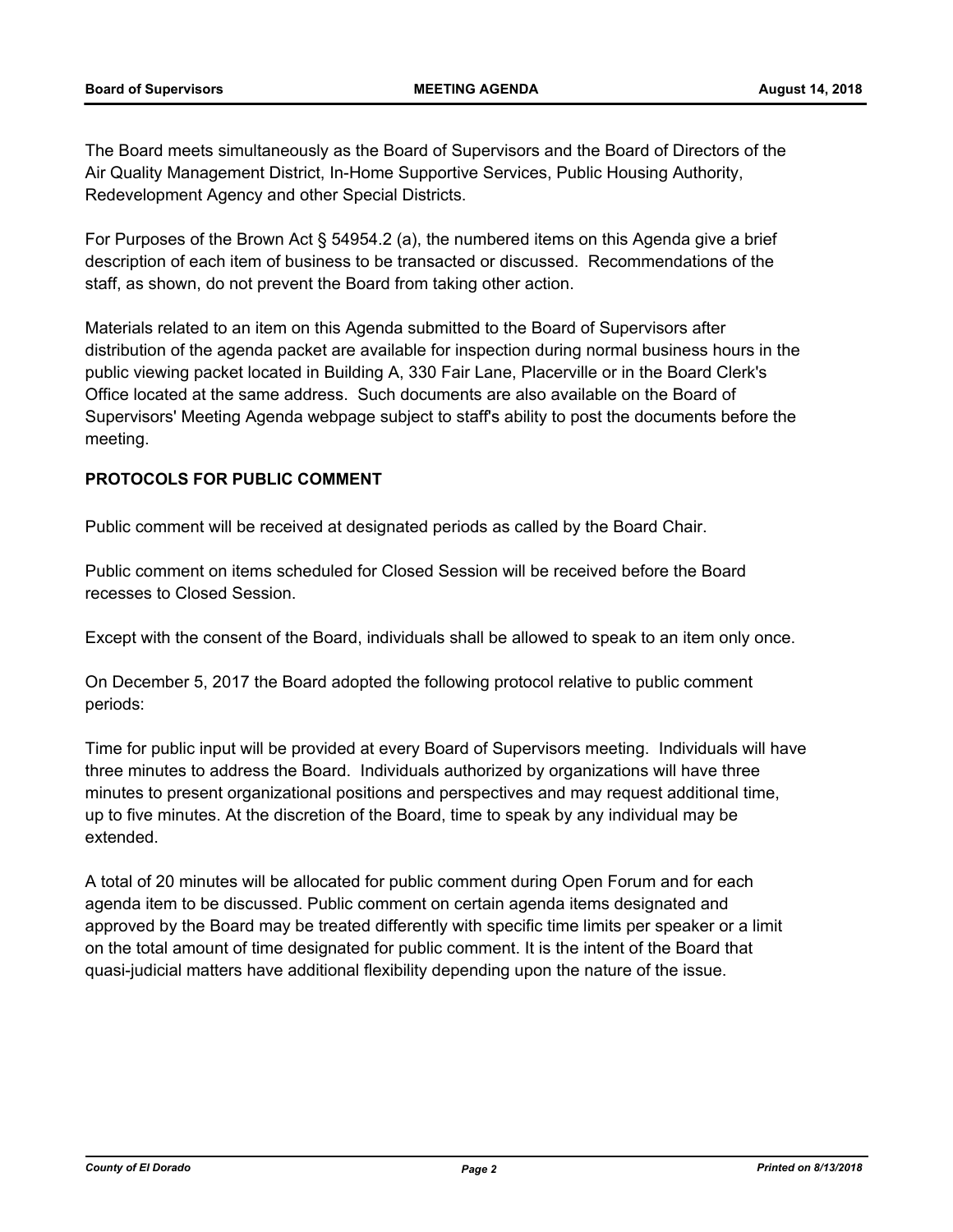Individual Board members may ask clarifying questions but will not engage in substantive dialogue with persons providing input to the Board.

If a person providing input to the Board creates a disruption by refusing to follow Board guidelines, the Chair of the Board may take the following actions.

Step 1. Request the person adhere to Board guidelines. If the person refuses, the Chair may ask the Clerk to turn off the speaker's microphone.

Step 2. If the disruption continues, the Chair may order a recess of the Board meeting.

Step 3. If the disruption continues, the Chair may order the removal of the person from the Board meeting.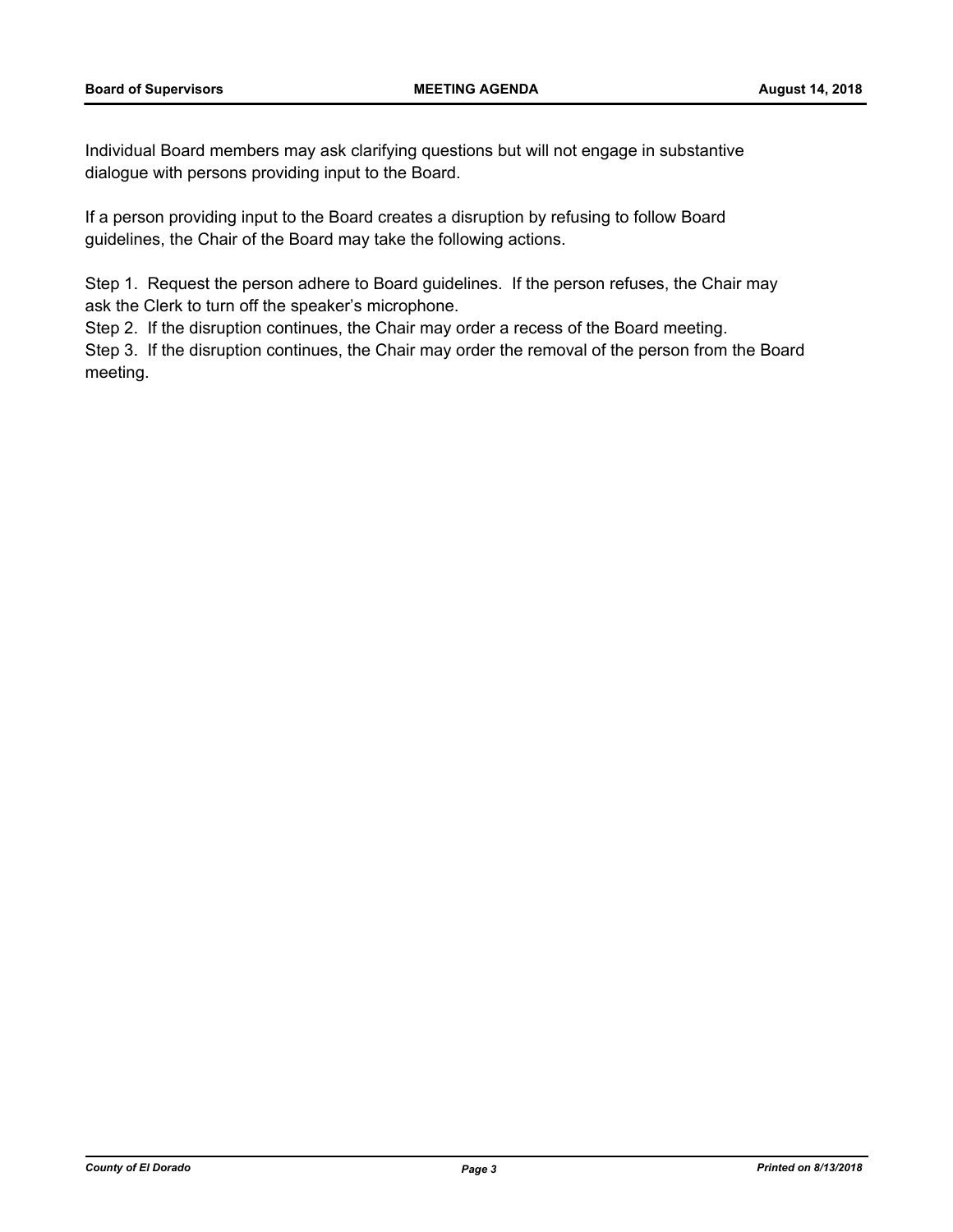### **8:00 A.M. - CALL TO ORDER AND RECESS TO CLOSED SESSION**

#### **9:00 A.M. - RECONVENE TO OPEN SESSION AND CLOSED SESSION REPORTS**

#### **INVOCATION AND PLEDGE OF ALLEGIANCE TO THE FLAG**

#### **ADOPTION OF THE AGENDA AND APPROVAL OF CONSENT CALENDAR**

The Board may make any necessary additions, deletions or corrections to the agenda including moving items to or from the Consent Calendar and adopt the agenda and the Consent Calendar with one single vote. A Board member may request an item be removed from the Consent Calendar for discussion and separate Board action. At the appropriate time as called by the Board Chair, members of the public may make a comment on matters on the Consent Calendar prior to Board action.

#### **OPEN FORUM**

Open Forum is an opportunity for members of the public to address the Board of Supervisors on subject matter that is not on their meeting agenda and within their jurisdiction. Public comments during Open Forum are limited to three minutes per person. Individuals authorized by organizations will have three minutes to present organizational positions and perspectives and may request additional time, up to five minutes. The total amount of time reserved for Open Forum is 20 Minutes.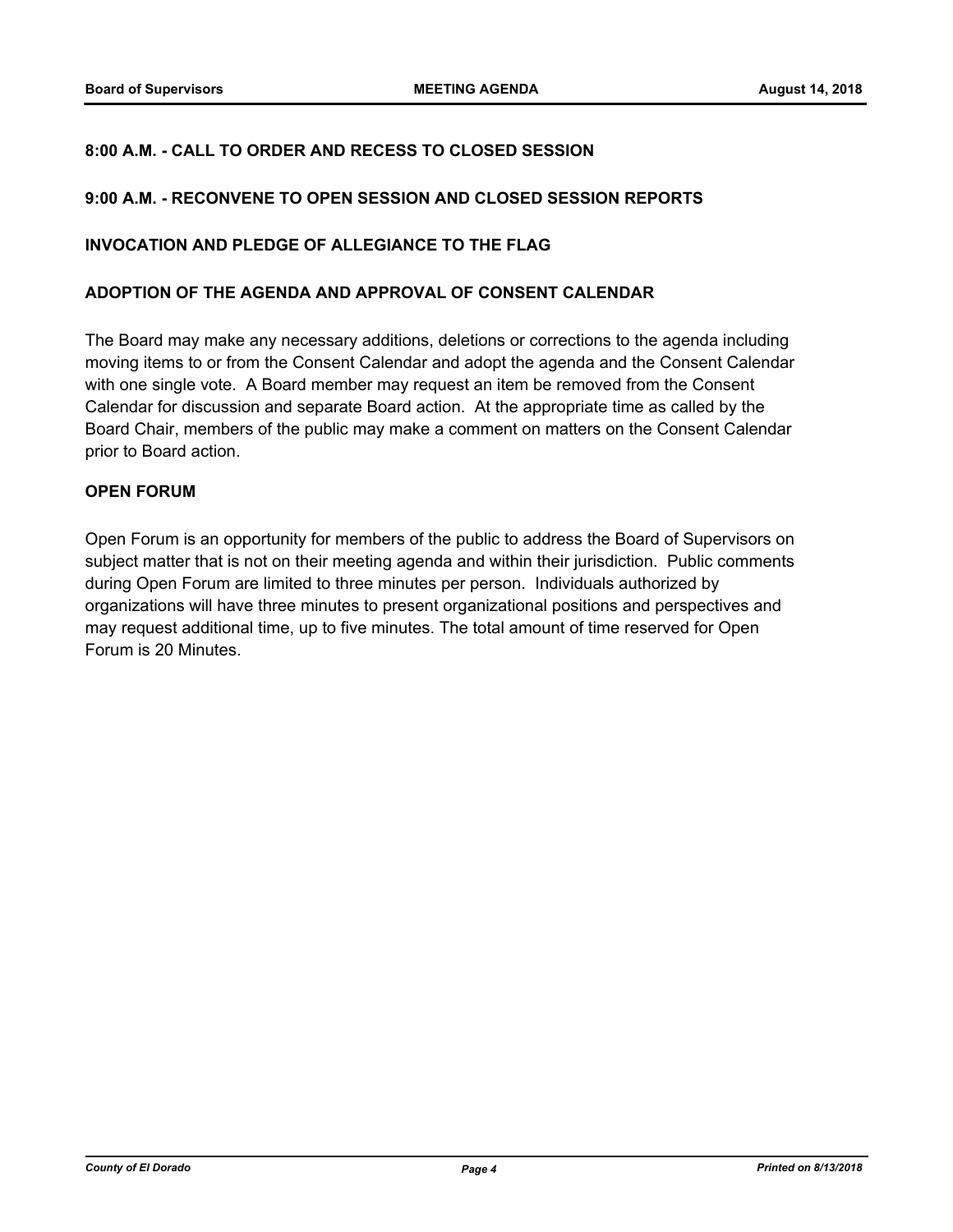#### **CONSENT CALENDAR**

**1.** [18-1178](http://eldorado.legistar.com/gateway.aspx?m=l&id=/matter.aspx?key=24528) Clerk of the Board recommending the Board approve the Minutes from the regular meeting of the Board on July 24, 2018.

#### **GENERAL GOVERNMENT - CONSENT ITEMS**

**2.** [18-1188](http://eldorado.legistar.com/gateway.aspx?m=l&id=/matter.aspx?key=24538) Chief Administrative Office recommending the Board approve and authorize the Chair to sign the attached fiscal year 2017-2018 budget transfer form to recognize revenues from the USDA Public Safety Facility loan and establish related appropriations, in the amount of \$950,000, in the Public Safety Facility Loan Account / Special Revenue Fund. (4/5 vote required)

**FUNDING:** USDA Public Safety Facility Loan.

**3.** [18-1152](http://eldorado.legistar.com/gateway.aspx?m=l&id=/matter.aspx?key=24502) Chief Administrative Office (CAO), Procurement and Contracts, on behalf of Community Development Services, Transportation Department, Environmental Management Department, and CAO Facilities Division recommending the Board approve the following: 1) Authorize the Purchasing Agent to increase contract 3208 by a total of

\$200,000, for the purchase of Herbicide, to the low qualified bidders Crop Production Services, Inc. of Greeley, CO. for a total not to exceed of \$299,000, and

2) Authorize the Purchasing Agent to increase the blanket purchase order on an "as needed" basis during the awarded period as long as funding is available within the requesting department's budget.

**FUNDING**: Non-General Fund - Road Fund Discretionary.

**4.** [18-1161](http://eldorado.legistar.com/gateway.aspx?m=l&id=/matter.aspx?key=24511) Chief Administrative Office, Procurement and Contracts Division, presenting a list of County surplus property and recommending the Board so declare and authorize disposal of same in accordance with the procedures outlined in the County's Purchasing Ordinance, Chapter 3.12 and Section 3.12.220 thereof.

**FUNDING:** Various.

**5.** [18-1162](http://eldorado.legistar.com/gateway.aspx?m=l&id=/matter.aspx?key=24512) Chief Administrative Office, Procurement and Contracts Division, recommending the Board declare a service weapon as surplus and approve the sale of the weapon to retired Deputy Probation Officer Brian Kalisz.

> **FUNDING:** The Probation Department Armory will receive the funds paid by the retired employee.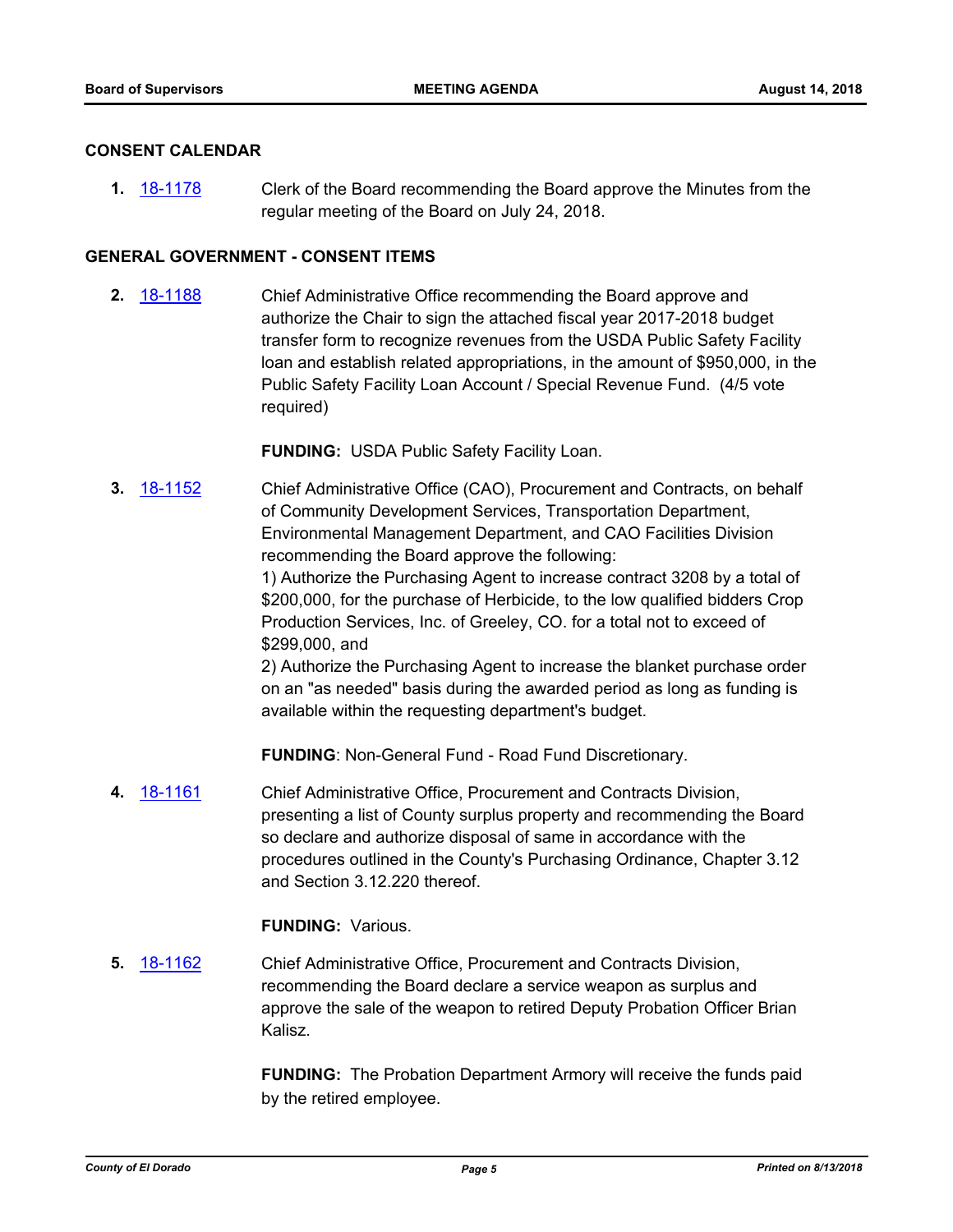- **6.** [18-1171](http://eldorado.legistar.com/gateway.aspx?m=l&id=/matter.aspx?key=24521) Clerk of the Board, based upon the recommendation of the Behavioral Health Commission, recommending the Board make the following appointment to the Behavioral Health Commission: Appoint Kathryn Hamilton, Council Commission Member (Vacant), Term Expiration 01/01/2021.
- **7.** [18-1163](http://eldorado.legistar.com/gateway.aspx?m=l&id=/matter.aspx?key=24513) Human Resources recommending the Board consider the following: 1) Make findings that it is more feasible and economical to engage an outside contractor for the provision of specialized personnel services in accordance with Ordinance 3.13.040;

2) Approve and authorize the Chair to sign Agreement 3198 with Municipal Resource Group, LLC to provide professional employee investigations and mediation, for the period of August 17, 2018, through August 16, 2021, for a total not to exceed amount of \$210,000; and

3) Authorize the Purchasing Agent to execute Amendments which do not increase the maximum obligation or term of the Agreement.

**FUNDING:** General Fund and non-General Fund.

**8.** [18-1230](http://eldorado.legistar.com/gateway.aspx?m=l&id=/matter.aspx?key=24581) Recorder-Clerk recommending the Board adopt and authorize the Chair to sign Resolution **168-2018** to increase the Recorder-Clerk personnel allocation by 1.0 full time equivalent Assistant County Recorder position to provide an overlap position for training purposes, until the planned retirement of the incumbent in October 2018. The additional Assistant County Recorder position will be deleted effective with the retirement of the current incumbent.

**FUNDING:** General Fund.

**9.** [18-1059](http://eldorado.legistar.com/gateway.aspx?m=l&id=/matter.aspx?key=24409) Treasurer-Tax Collector recommending the Board adopt and authorize the Chair to sign Resolution **167-2018** granting approval to sell tax defaulted properties at public auction noting said sale to be conducted on Friday, November 2, 2018.

### **FUNDING:** General Fund.

**10.** [16-0305](http://eldorado.legistar.com/gateway.aspx?m=l&id=/matter.aspx?key=20961) Supervisor Ranalli recommending the Board find that a state of emergency continues to exist in El Dorado County as a result of unprecedented tree mortality due to drought conditions and related bark beetle infestations. (Cont. 7/24/18, Item 36)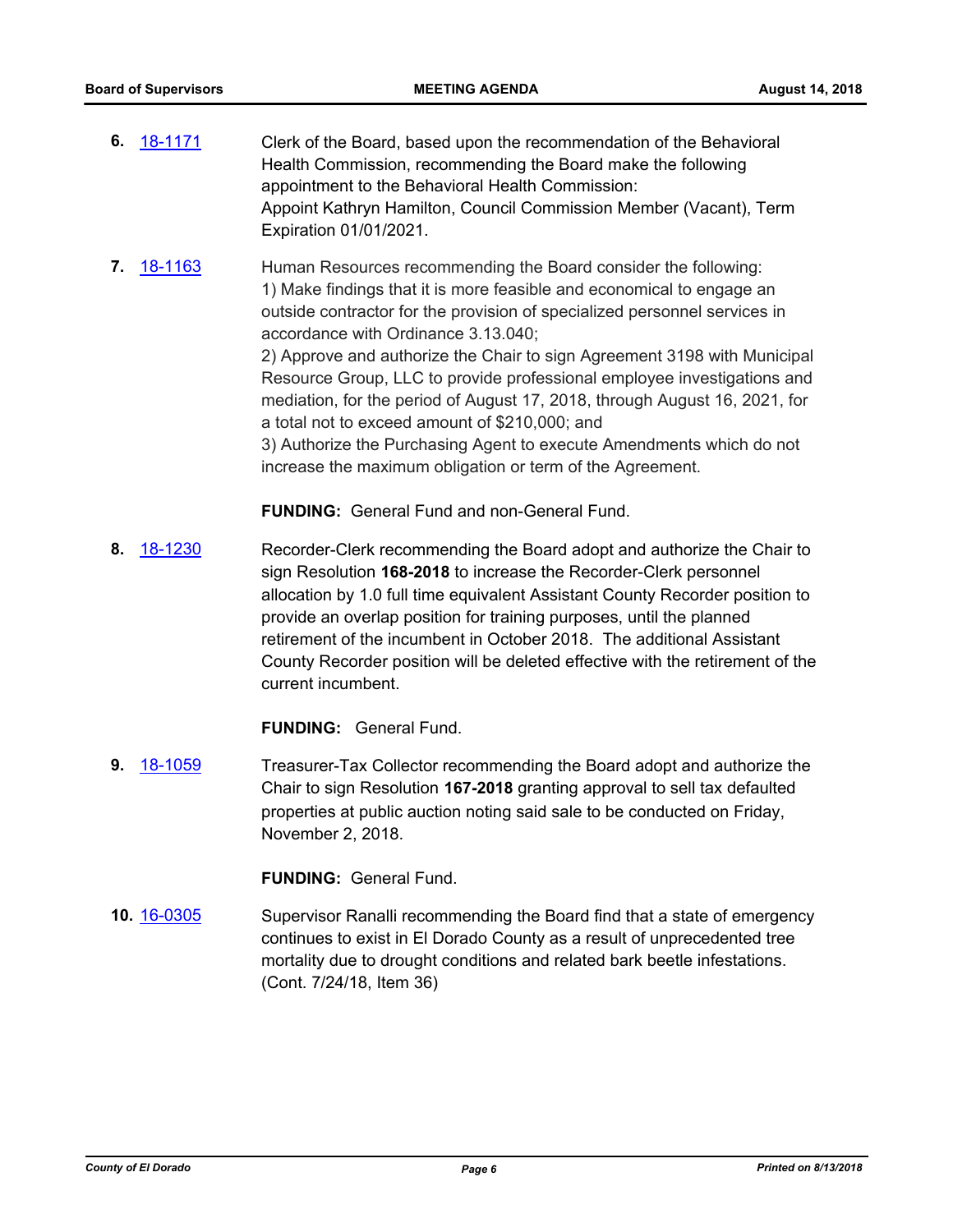#### **HEALTH AND HUMAN SERVICES - CONSENT ITEMS**

**11.** [18-0867](http://eldorado.legistar.com/gateway.aspx?m=l&id=/matter.aspx?key=24214) Health and Human Services Agency recommending the Board: 1) Approve and authorize the Chair to sign Agreement for Services 3000 with Pathways Recovery, for the provision of "as requested" therapeutic counseling and substance abuse treatment services, for a three-year term that commences upon execution, with a maximum contractual obligation of \$100,000; and 2) Authorize the Purchasing Agent, or designee, to execute further documents relating to Agreement for Services 3000, including amendments which do not increase the maximum dollar amount or term of the Agreement, and contingent upon approval by County Counsel and Risk Management.

#### **FUNDING:** Federal and State.

**12.** [18-0939](http://eldorado.legistar.com/gateway.aspx?m=l&id=/matter.aspx?key=24287) Health and Human Services Agency recommending the Board: 1) Approve and authorize the Chair to sign Agreement for Services 3132 with Nelson S. Jacinto doing business as Grace Home II, a licensed residential care facility for the elderly, for a three-year term to begin upon execution, with a maximum contractual obligation of \$220,000; and 2) Authorize the Purchasing Agent, or designee, to execute further documents relating to Agreement for Services 3132, including amendments which do not increase the maximum dollar amount or term of the Agreement, and contingent upon approval by County Counsel and Risk Management.

> **FUNDING:** Mental Health Services Act, Medi-Cal, and Mental Health Realignment.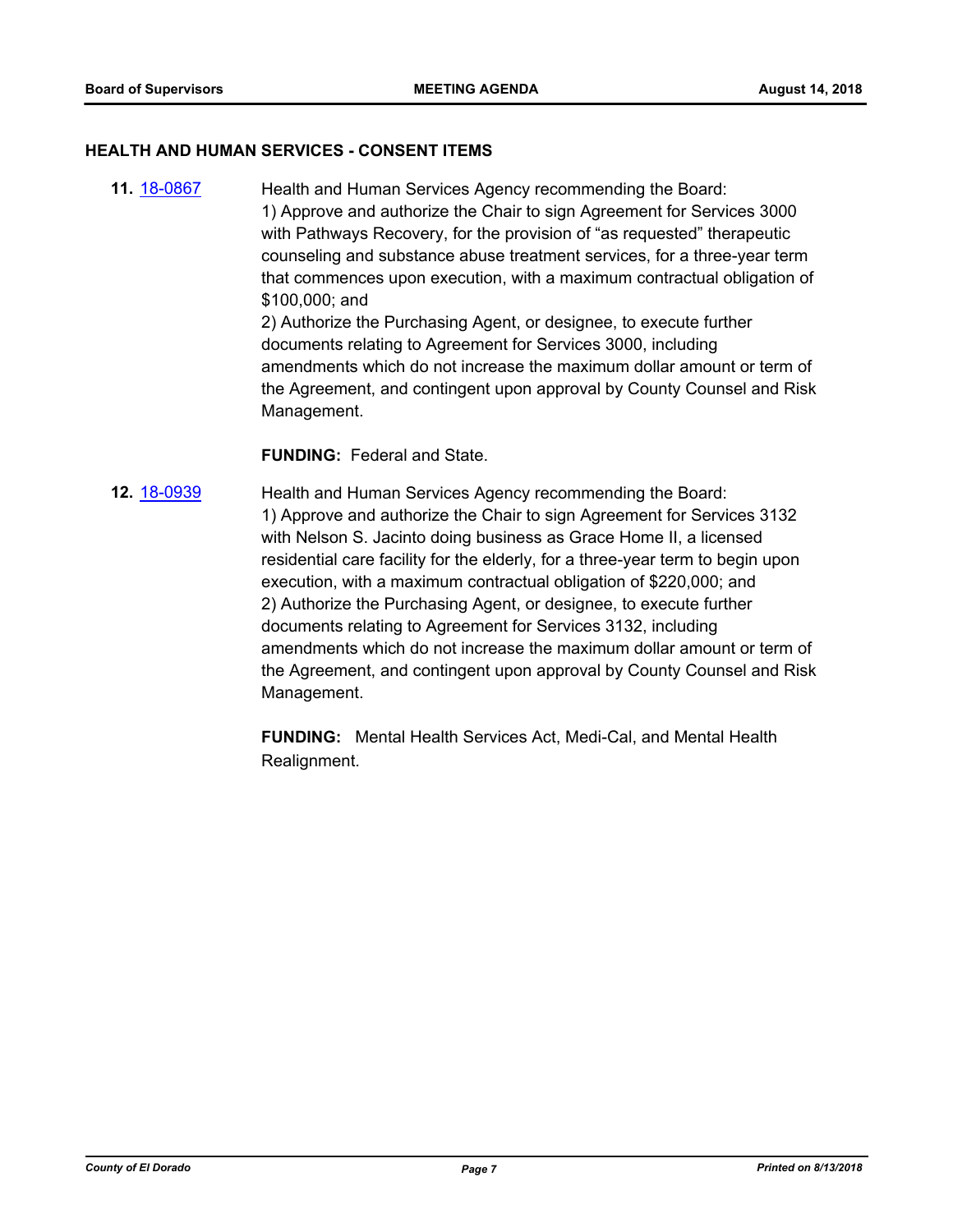| 13. 18-0978 | Health and Human Services Agency recommending the Board adopt and           |
|-------------|-----------------------------------------------------------------------------|
|             | authorize the Chair to sign Resolution 166-2018, thereby:                   |
|             | 1) Approving and authorizing the County of El Dorado's participation in the |
|             | California Mental Health Services Authority (CalMHSA) Inter-Member          |
|             | Transfer Program;                                                           |
|             |                                                                             |

2) Authorizing the transfer of funds to CalMHSA as called for by the Inter-Member Transfer Program Participation Agreement 3095 (2018-PT-EDC), in the initial amount of \$16,727.22 for the first quarter, with continuous funding thereafter, in an amount determined after first quarter assessment of actual services as the Receiving County and as the Sending County;

3) Authorizing CalMHSA to send and receive funds on behalf of County, consistent with the provisions of the Participation Agreement 3095 (2018-PT-EDC) and Welfare and Institution Code Section 14717.1; 4) Authorizing the Director of Health and Human Services Agency to execute the Participation Agreement on behalf of the County; and 5) Authorizing the Director of Health and Human Services Agency to execute further documents relating to the Inter-Member Transfer Program Participation Agreement 3095 (2018-PT-EDC), including amendments, contingent upon approval by County Counsel.

**FUNDING:** Federal, State, Realignment.

**14.** [18-1110](http://eldorado.legistar.com/gateway.aspx?m=l&id=/matter.aspx?key=24460) **Health and Human Services Agency, recommending the Board:** 1) Approve and authorize the Chair to sign Agreement 3190 (17-94580), and any related forms or documents, with the State of California, Department of Health Care Services, to reimburse the County for specialty mental health services provided for Medi-Cal eligible County residents, for a retroactive effective date of July 1, 2017 through June 30, 2022; and 2) Authorize the Chair to execute further documents relating to Agreement 3190, including amendments, that do not change the maximum dollar amount or term of the Agreement, and contingent upon approval by County Counsel and Risk Management.

> **FUNDING:** Mental Health Services Act, Federal Financial Participation, and Realignment.

**15.** [18-1150](http://eldorado.legistar.com/gateway.aspx?m=l&id=/matter.aspx?key=24500) Health and Human Services Agency recommending the Board approve and authorize the Chair to sign Amendment 1 to Agreement 456-F1311 (12-89361), and any related forms or documents, with the State of California, Department of Health Care Services, for the provision of specialty mental health services to eligible Medi-Cal clients, retroactively changing the end date of the Agreement from June 30, 2018 to June 30, 2017.

**FUNDING:** Federal Financial Participation and Realignment.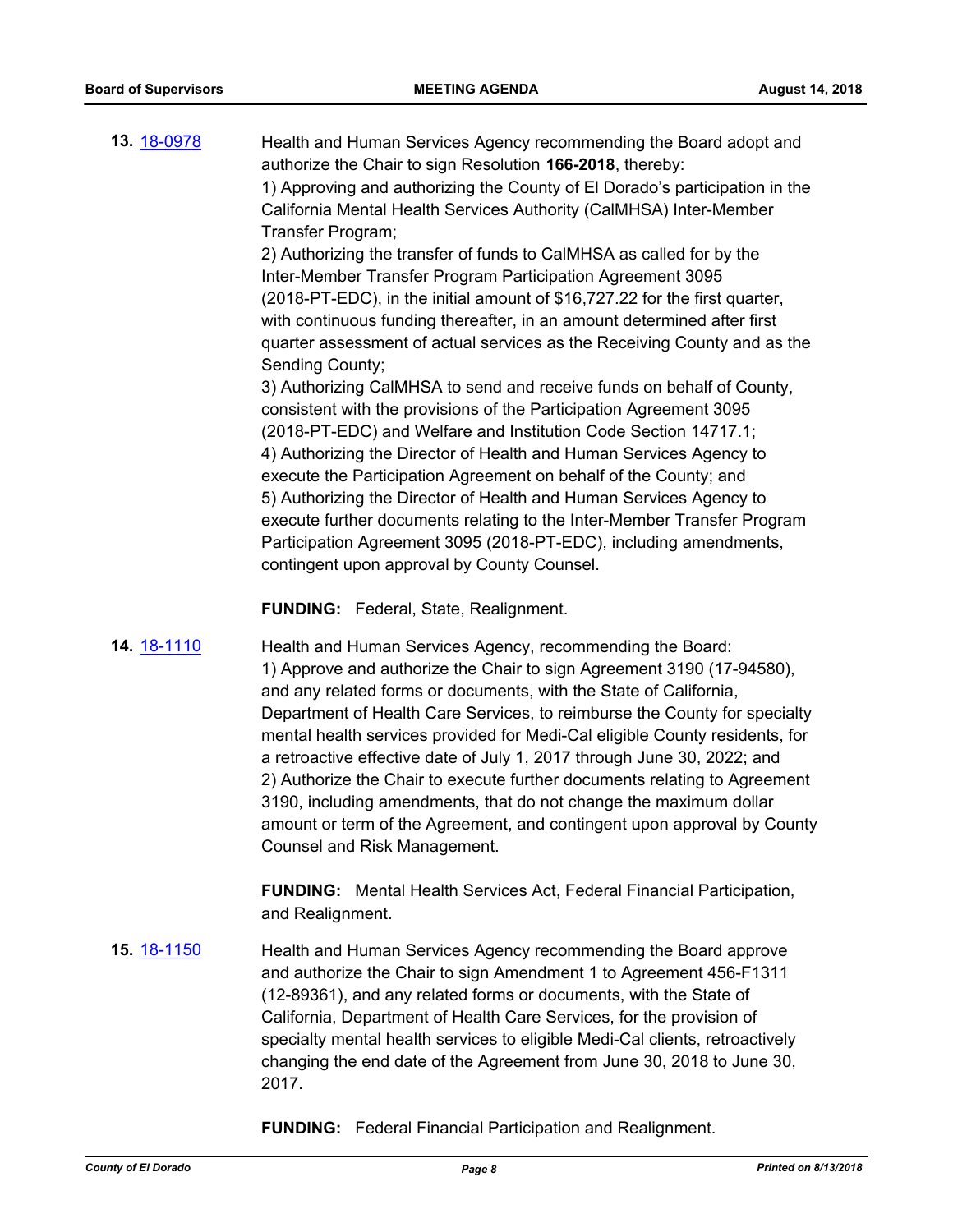**16.** [18-1147](http://eldorado.legistar.com/gateway.aspx?m=l&id=/matter.aspx?key=24497) Health and Human Services Agency recommending the Board approve and authorize the Chair to sign a Proclamation recognizing August 2018 as "Breastfeeding Awareness Month" in the County of El Dorado.

#### **FUNDING:** N/A

**17.** [18-1193](http://eldorado.legistar.com/gateway.aspx?m=l&id=/matter.aspx?key=24544) Library Department recommending the Board approve and authorize the continuation of the current perpetual Agreement 3094 with OCLC for ongoing online cataloging for Fiscal Year 2018-19 with an estimated annual cost of \$9,500.

**FUNDING:** General Fund.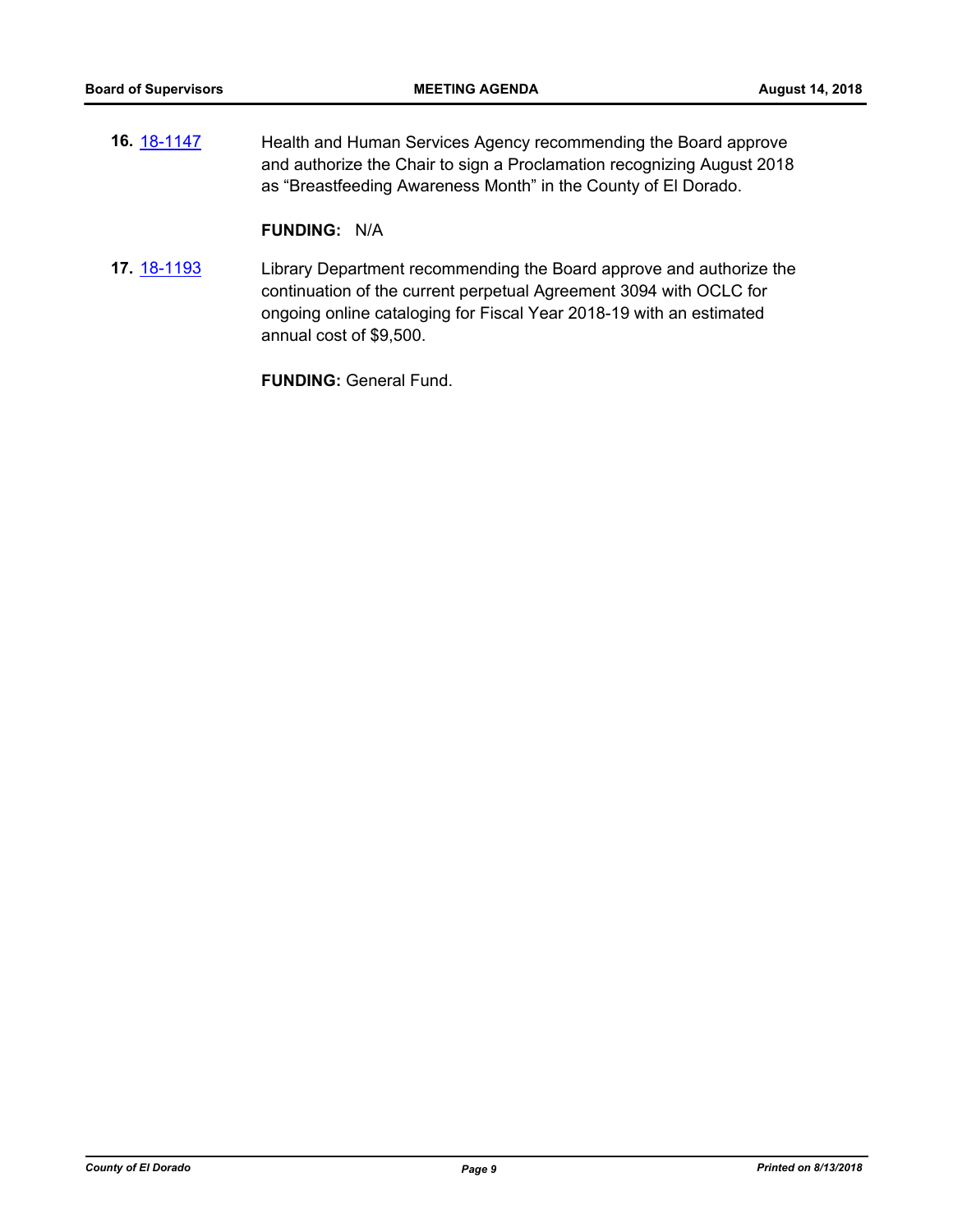#### **LAND USE AND DEVELOPMENT - CONSENT ITEMS**

**18.** [18-0530](http://eldorado.legistar.com/gateway.aspx?m=l&id=/matter.aspx?key=23875) Community Development Services, Administration and Finance Division, recommending the Board approve and authorize the Purchasing Agent to sign the First Amendment to Agreement for Services 145-S1711 with Dario Mancio, for on-call gardening and landscape maintenance services at the Placerville Union Cemetery, which increases the contract's not-to-exceed amount by \$28,000, from \$37,000 to \$65,000, with no change in rates or term, and provides for administrative updates regarding notice and contract administration.

**FUNDING:** General Fund and fees for cemetery plot sales and services

**19.** [18-1195](http://eldorado.legistar.com/gateway.aspx?m=l&id=/matter.aspx?key=24546) Community Development Services, Administration and Finance Division, recommending the Board consider the following actions pertaining to the On-airport Obstruction Removal Project at the Georgetown Airport, Project 93503 / 35402002/3:

> 1) Provide grant award acceptance and approval of a Federal Aviation Administration Grant Agreement and Terms and Conditions of Accepting Airport Improvement Program Grants in an estimated amount of \$79,200.00 from the United States Department of Transportation, Federal Aviation Administration, and authorize the Chief Administrative Officer or designee to execute all associated documents (P&C 345-F1811), subject to review and approval by County Counsel; and

> 2) Provide grant award acceptance and approval for a State of California, Department of Transportation, Aeronautics Division Airport Improvement Program Matching Grant in an estimated amount of \$3,960.00, if successful, and authorize the Chief Administrative Officer or designee to execute all associated documents (P&C 346-F1811), subject to review and approval by County Counsel.

**FUNDING:** Federal Aviation Administration Grants (90%) and Accumulated Capital Outlay Fund (10%). (Federal Funds)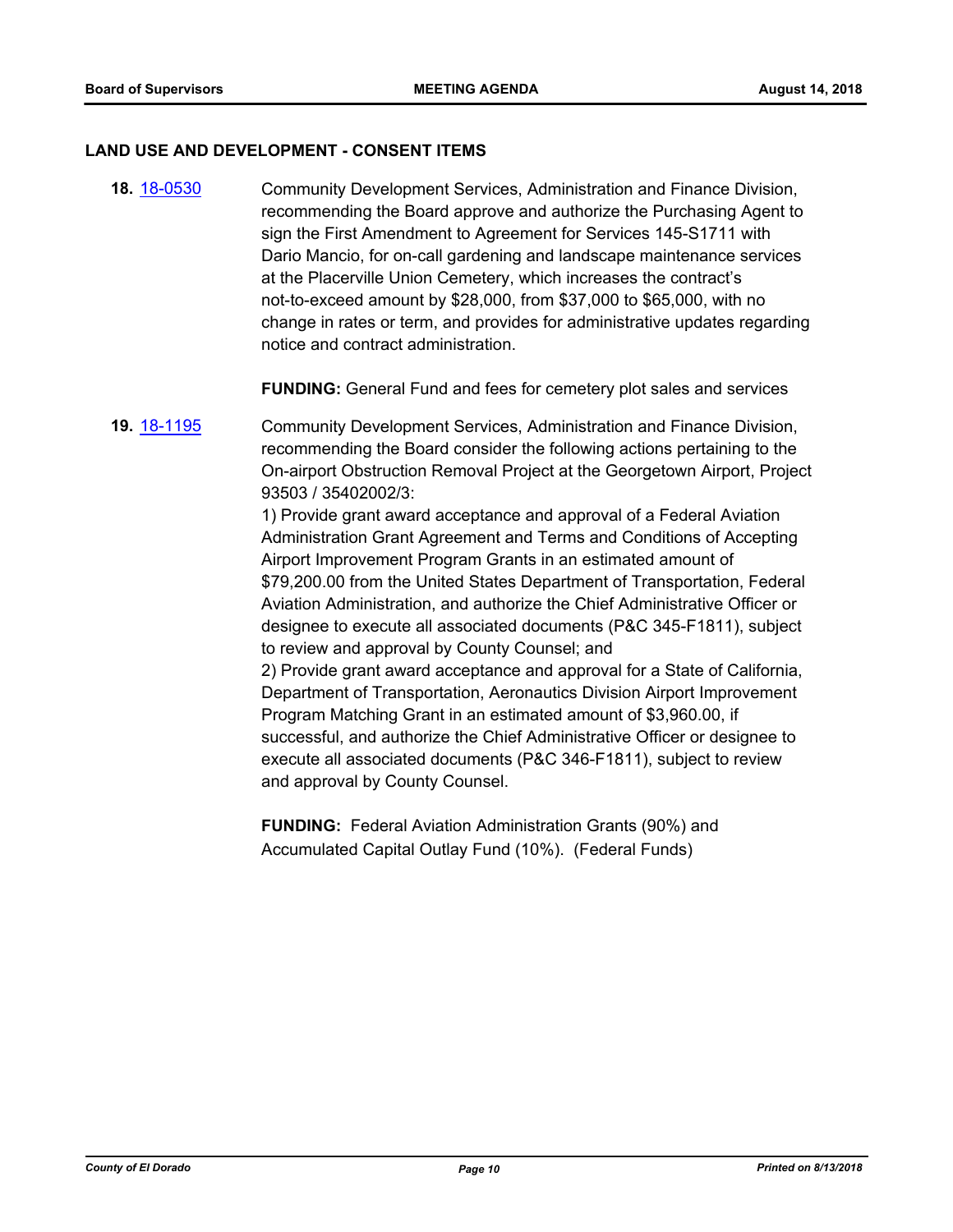| 20. 18-0866 | Community Development Services, Department of Transportation,<br>recommending the Board consider the following pertaining to the Lakeview<br>Drive Road Repair Project, Contract PW 18-31215, CIP 78722, Contract<br>2752:<br>1) Authorize \$90,135 in additional funding for the subject Project to reflect<br>the value of the low bid received, raising the estimated construction phase<br>cost from \$300,000 to \$390,135;<br>2) Award the Construction Contract to MKD Construction, Inc., who<br>submitted the lowest responsive, responsible bid of \$278,669;<br>3) Approve and authorize the Chair to sign the Construction Contract,<br>subject to review and approval of the final Contract Documents by County<br>Counsel and Risk Management; and<br>4) Authorize the Director of Transportation to sign an Escrow Agreement, if<br>requested by the Contractor and in accordance with Public Contract Code |
|-------------|----------------------------------------------------------------------------------------------------------------------------------------------------------------------------------------------------------------------------------------------------------------------------------------------------------------------------------------------------------------------------------------------------------------------------------------------------------------------------------------------------------------------------------------------------------------------------------------------------------------------------------------------------------------------------------------------------------------------------------------------------------------------------------------------------------------------------------------------------------------------------------------------------------------------------|
| 21. 18-0969 | Section 22300, for the purpose of holding Contract retention funds.<br><b>FUNDING:</b> Local and state discretionary funding initially (100%), with<br>Department of Transportation staff working with the Federal Emergency<br>Management Agency (FEMA) and the California Office of Emergency<br>Services to obtain reimbursement (Local, State, and Federal).<br>Community Development Services, Department of Transportation,<br>recommending the Board authorize the Chair to sign the Federal                                                                                                                                                                                                                                                                                                                                                                                                                        |
|             | Apportionment Exchange and State Match Program Agreement<br>X18-5925(165) with the California Department of Transportation, allowing<br>direct exchange with the State of \$396,419 in Fiscal Year 2017/2018<br>Regional Surface Transportation Program and Regional Surface<br>Transportation Block Grant Program Exchange Funds and allowing for the<br>disbursement of \$100,000 in State Match Funds (total funding to be<br>received is \$496,419).                                                                                                                                                                                                                                                                                                                                                                                                                                                                   |

**FUNDING:** Regional Surface Transportation Program and Regional Surface Transportation Block Grant Program Exchange Funds. (100% - State)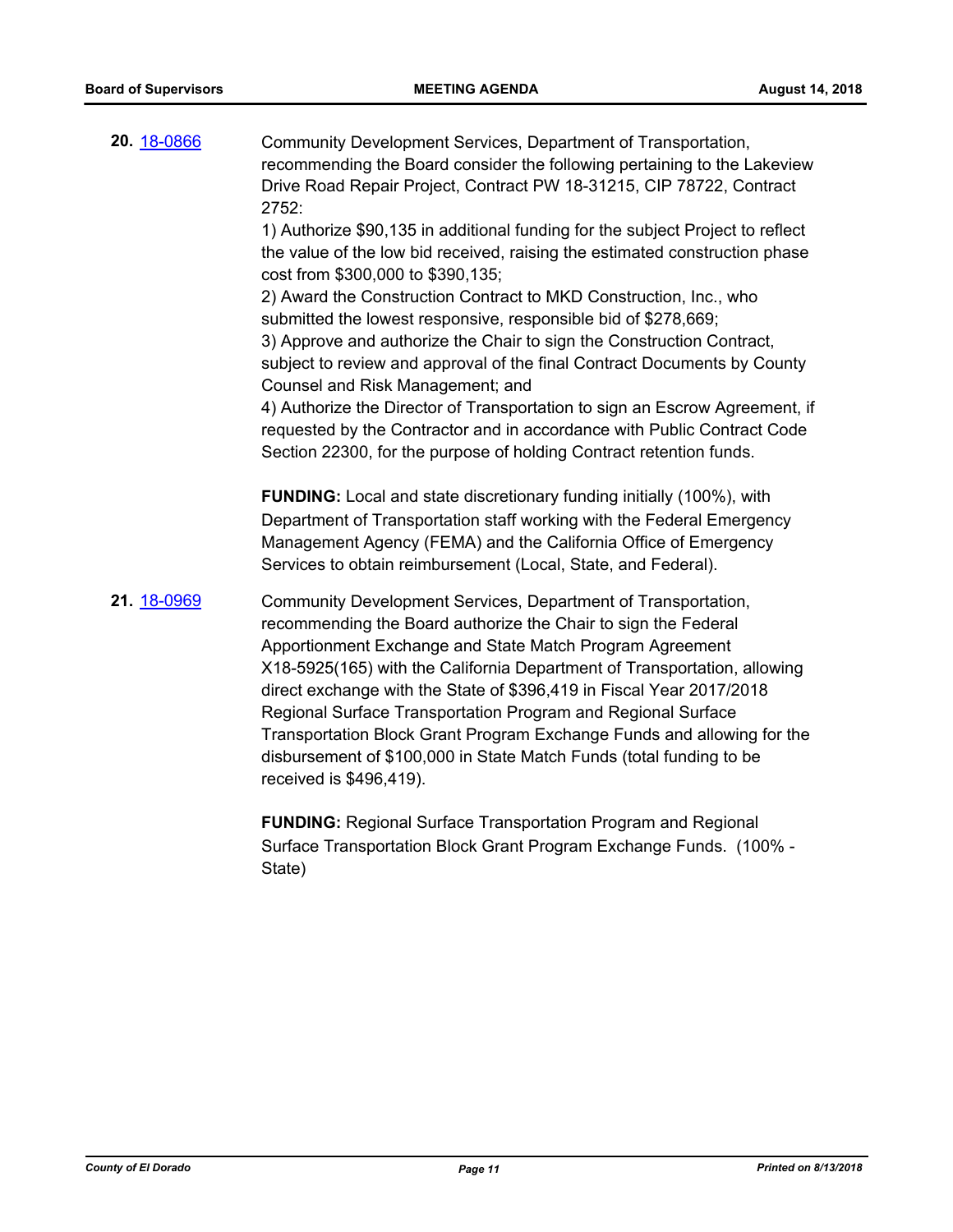**22.** [18-0974](http://eldorado.legistar.com/gateway.aspx?m=l&id=/matter.aspx?key=24322) Community Development Services, Department of Transportation, recommending the Board:

1) Accept and approve the Federal Financial Assistance Award Domestic Grant Agreement 18-DG-11051900-022 with the United States Department of Agriculture Forest Service Lake Tahoe Basin Management Unit in the amount of \$125,000 for a term beginning upon execution and expiring December 31, 2019 for the Country Club Heights Erosion Control Project (CIP 95191);

2) Authorize the Director of Transportation to sign and submit two (2) originals of the Grant Agreement to the Forest Supervisor for final execution; and

3) Authorize the Director of Transportation to execute any amendments or modifications that do not increase the total dollar amount of the Grant Agreement.

**FUNDING:** United States Forest Service Grant Funds. (100% - Federal)

**23.** [18-1099](http://eldorado.legistar.com/gateway.aspx?m=l&id=/matter.aspx?key=24449) Community Development Services, Department of Transportation, recommending the Board adopt and authorize the Chair to sign Resolution **164-2018**, rescinding prior Resolution 065-2017 and reestablishing imprest cash funds for the Department of Transportation in the cumulative amount of \$11,400, consisting of:

1) \$11,000 for Emergency Road/Snow Operations;

2) \$200 for Department of Transportation's Development, Right-of-Way, and Environmental Unit;

3) \$100 for the Placerville Department of Transportation's Office; and

4) \$100 for the South Lake Tahoe Department of Transportation's Office.

**FUNDING:** Road Fund. (100% - Local)

**24.** [18-1135](http://eldorado.legistar.com/gateway.aspx?m=l&id=/matter.aspx?key=24485) Community Development Services, Department of Transportation, recommending the Board adopt and authorize the Chair to sign Resolution **165-2018**, amending the Authorized Personnel Allocation Resolution (#132-2018), thereby deleting the current vacant 1.0 full time equivalent (FTE) Assistant in Civil Engineering allocation and adding a 1.0 FTE Limited Term Assistant in Civil Engineering allocation, effective August 14, 2018.

> **FUNDING:** Various Department of Transportation Funding Streams (Non-General Fund).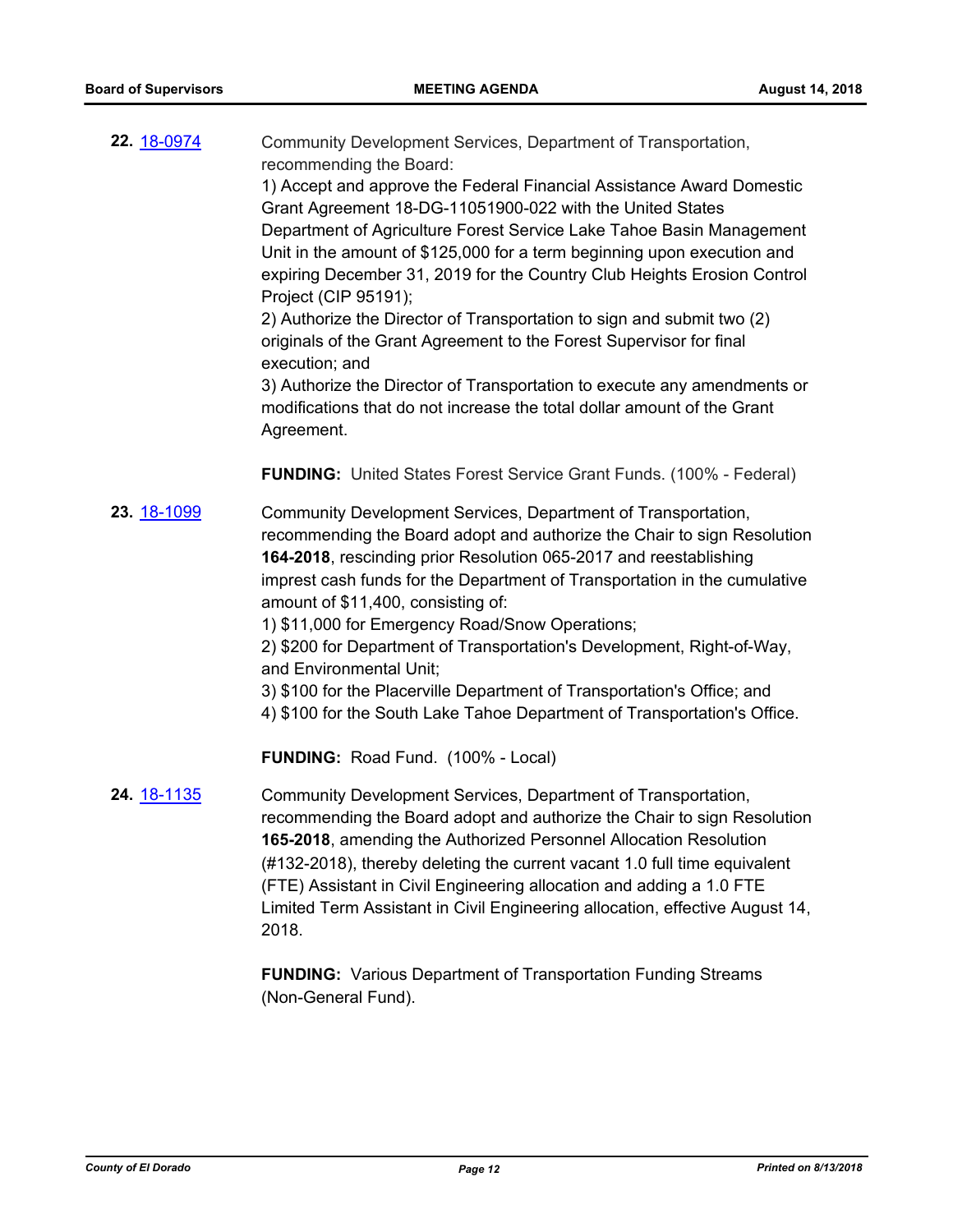| 25. 18-1157 | Community Development Services, Department of Transportation              |
|-------------|---------------------------------------------------------------------------|
|             | recommending the Board:                                                   |
|             | 1) Authorize the Purchasing Agent to increase Contract 3206 by a total of |
|             | \$426,000 for the purchase of Plant Mix Asphalt Concrete to the sole      |
|             | source qualified bidder Tahoe Asphalt, Inc. of South Lake Tahoe, CA for a |
|             | total not to exceed of \$525,000; and                                     |
|             | 2) Authorize the Purchasing Agent to increase the contract on an "as      |
|             | needed" basis during the awarded period as long as funding is available   |
|             | within the requesting department's budget.                                |
|             |                                                                           |
|             |                                                                           |

**FUNDING**: Road Fund (100% State), SB1 - RMRA (100% State).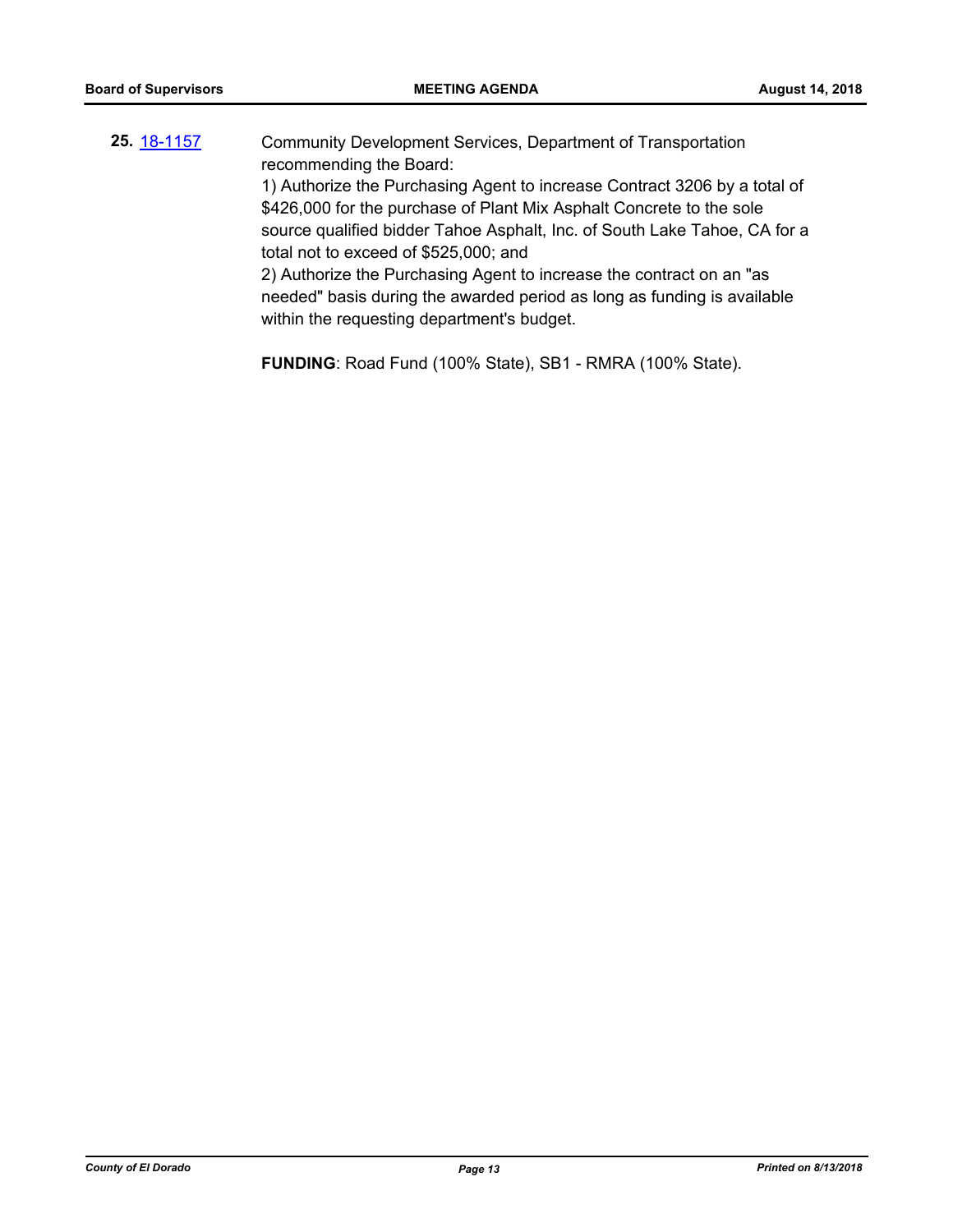#### **LAW AND JUSTICE - CONSENT ITEMS**

**26.** [18-0973](http://eldorado.legistar.com/gateway.aspx?m=l&id=/matter.aspx?key=24321) Probation Department recommending the Board approve and authorize the Chair to sign Amendment III to Agreement 045-S1610 with Noble Software Group, LLC to add per user licensing for Noble Assessment Platform and Noble View software, increasing the contract by \$26,060 for a new not to exceed amount of \$117,606; Noble Software Group, LLC provides training, access and use license of a proprietary cloud-based assessment service.

**FUNDING:** General Fund.

**27.** [18-1173](http://eldorado.legistar.com/gateway.aspx?m=l&id=/matter.aspx?key=24523) Sheriff's Office recommending that the Board authorize the Chair to sign Amendment I to Agreement 494-L1411 (FENIX 3199) with Mark Smith and Irene B. Smith doing business as Buffalo Hill Center, updating the Lessor to L-Marshall LLC, updating the Payment section, and updating the Notices section, for the term of April 1, 2014 through March 31, 2019, for the lease of property used as a substation in Georgetown.

**FUNDING:** General Fund.

#### **END CONSENT CALENDAR**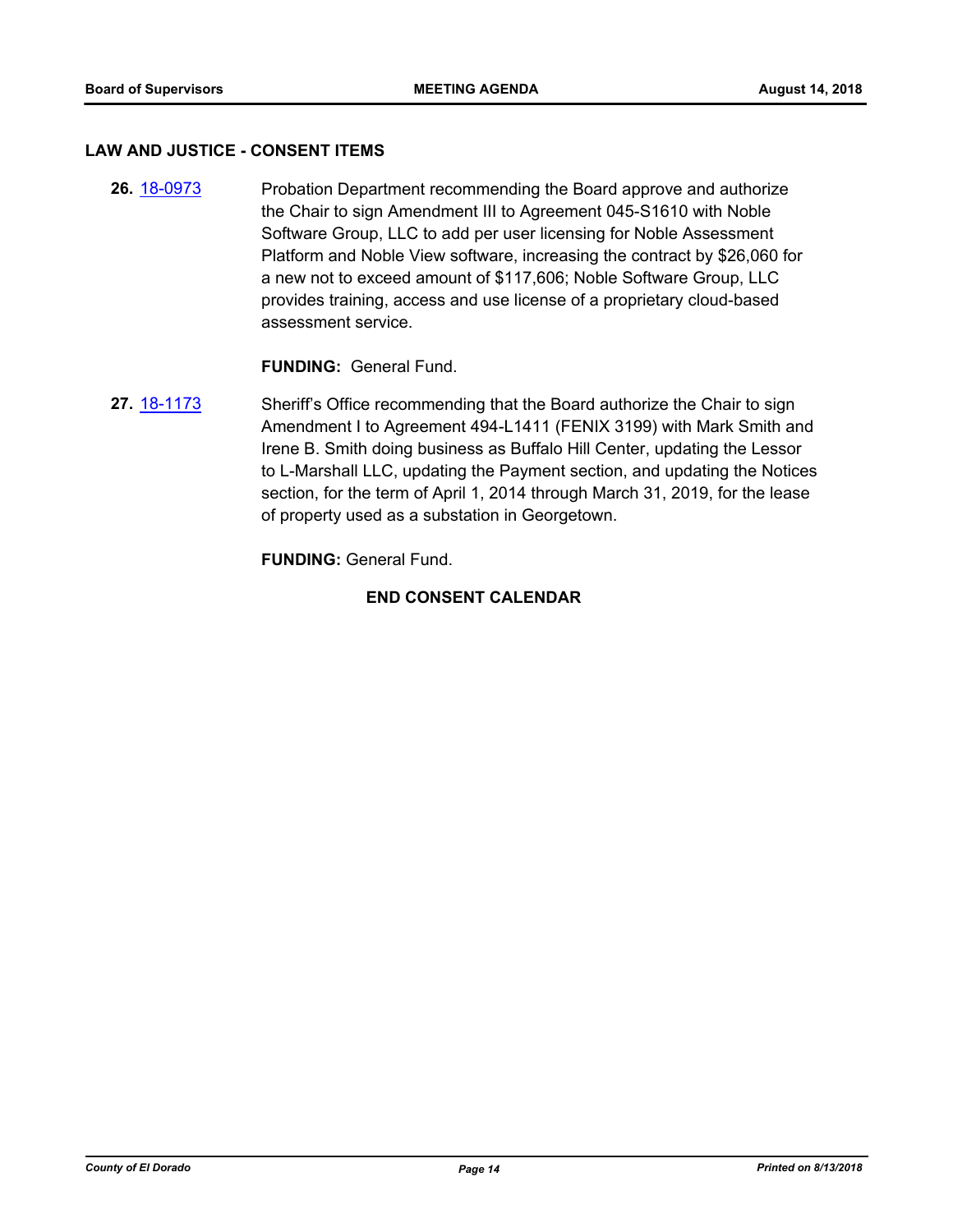#### **DEPARTMENT MATTERS (Items in this category may be called at any time)**

**28.** [18-1006](http://eldorado.legistar.com/gateway.aspx?m=l&id=/matter.aspx?key=24355) Information Technologies Department recommending the Board approve and authorize the Board Chair to sign Agreement 3091 with GovDelivery, LLC, doing business as Granicus, in the amount of \$61,767.35 with an effective date retroactive to November 13, 2017 through November 12, 2020 for the provision of automated email subscription services. (Est. Time: 5 Min.)

> **FUNDING:** General Fund with partial cost recovery in future year(s) through the A-87 Cost Plan.

**29.** [18-1168](http://eldorado.legistar.com/gateway.aspx?m=l&id=/matter.aspx?key=24518) Probation Department recommending the Board 1) Make findings, in accordance with Chapter 3.13, Section 3.13.030 of the County Contracting Out Ordinance, that it is more economical and feasible to contract out for pre-apprenticeship instruction than to obtain the facilities, personnel, training materials, tools, and equipment necessary to provide such services; and 2) Approve and authorize the Chair to sign Agreement for Services 3106 with Northern California Construction Training to provide an apprenticeship program to increase the skillsets of the clients of the El Dorado County Probation Department. This agreement for the term of August 14, 2018

through June 30, 2019 for an amount not to exceed \$224,150.27. (Est. Time: 10 Min.)

**FUNDING:** Fiscal Year 2018-19 AB109 and Community Corrections Partnership**.**

**30.** [18-1242](http://eldorado.legistar.com/gateway.aspx?m=l&id=/matter.aspx?key=24593) Supervisor Ranalli recommending Board, pursuant to Board Policy A-3, consider conceptual approval of amendments to El Dorado County Ordinance Chapter 2.14 - Appointed Officers and Department Heads, Section 2.14.010 - Designation of appointed department heads to: 1) Remove Registrar of Voters from the designation of appointed department heads; and 2) Place the Registrar of Voters as a position, department or division under the direction of the constitutionally elected County Assessor. (Est. Time: 30 Min.)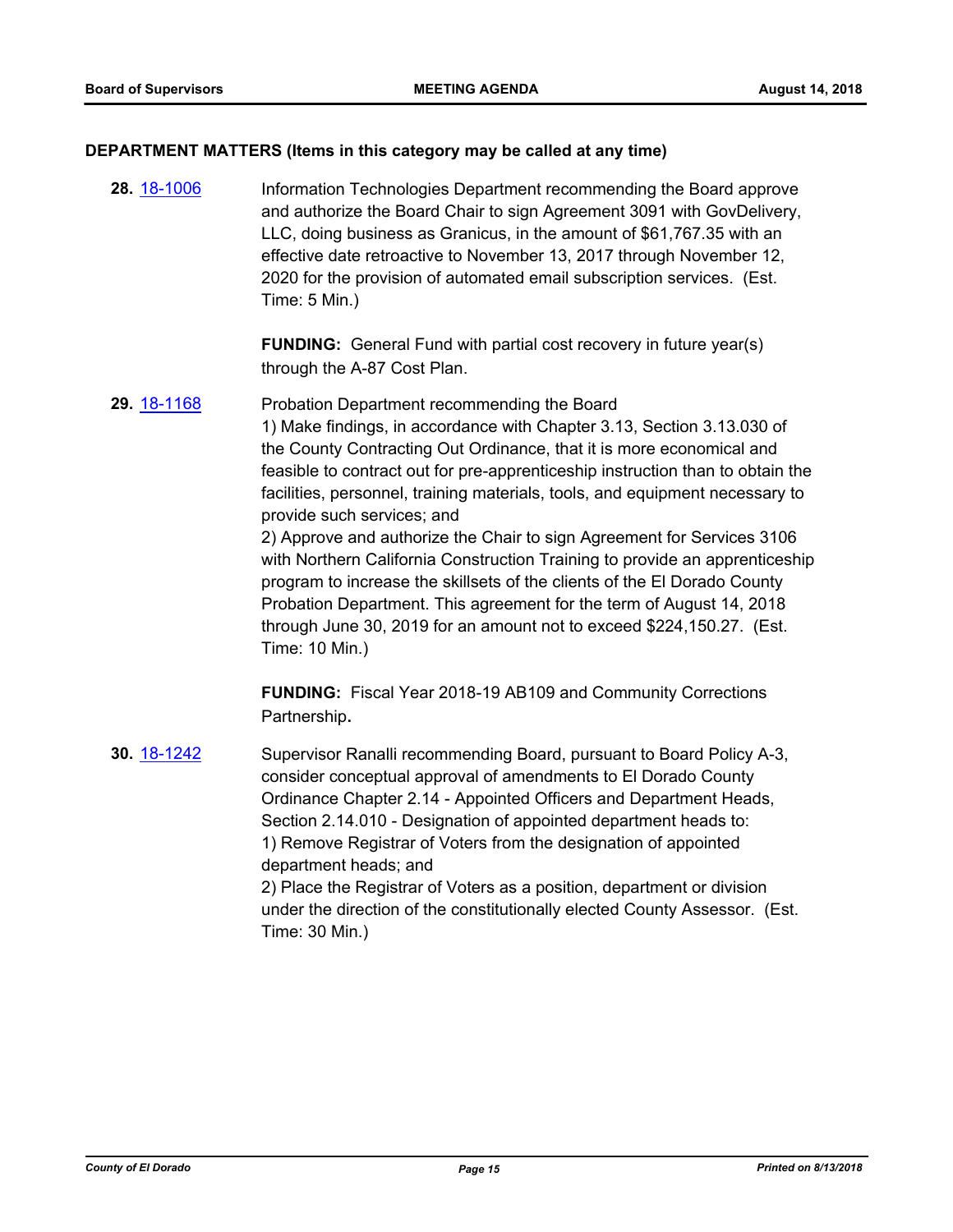#### **10:00 A.M. - TIME ALLOCATION**

- **31.** [18-1206](http://eldorado.legistar.com/gateway.aspx?m=l&id=/matter.aspx?key=24557) Supervisor Ranalli recommending Board receive a presentation provided by Laurence Crabtree, Forest Supervisor, Eldorado National Forest, on the Eldorado National Forest Reorganization that will consolidate the four Eldorado National Forest Ranger Districts into three Ranger Districts. The presentation will include information on the purpose, why the reorganization is important for the Eldorado National Forest, how the reorganization will affect the public and next steps for the reorganization process. (Est. Time: 30 Min.)
- **32.** [18-1143](http://eldorado.legistar.com/gateway.aspx?m=l&id=/matter.aspx?key=24493) Community Development Services, Environmental Management Department, recommending the Board receive a presentation from Waste Connections of California, Inc., dba El Dorado Disposal Service, providing an update regarding the construction of a new Material Recovery Facility located at 4100 Throwita Way, Placerville, CA. (Est. Time: 30 Min.)

**FUNDING:** Non-General Fund. There is no County funding associated with the construction of the new Material Recovery Facility.

#### **11:00 A.M. - TIME ALLOCATION**

| 33. 18-1174 | Supervisor Novasel recommending the Board:                              |
|-------------|-------------------------------------------------------------------------|
|             | 1) Receive an update from Terry LeMonchek of the El Dorado Arts Council |
|             | on the Poet Laureate program; and                                       |
|             | 2) Approve and authorize the Chair to sign a Proclamation to recognize  |
|             | Suzanne Roberts as the 2018-2020 Poet Laureate of El Dorado County.     |
|             | (Est. Time: 10 Min.)                                                    |
| 34. 18-0956 | Sheriff's Office, in collaboration with the El Dorado County Chamber of |
|             | Commerce, recommending the Board recognize Lt. James Byers who was      |
|             | awarded the California On Location Awards 2017 County Public Employee   |

awarded the California On Location Awards 2017 County Public Employee of the Year for his support of the El Dorado County Film Commission. (Estimated time 10 Min.)

#### **FUNDING**: None

**35.** [18-1172](http://eldorado.legistar.com/gateway.aspx?m=l&id=/matter.aspx?key=24522) Sheriff's Office recommending the Board receive a presentation on PG&E's decision to terminate power during periods of high fire risk. (Est. Time: 30 Min.)

**FUNDING**: None.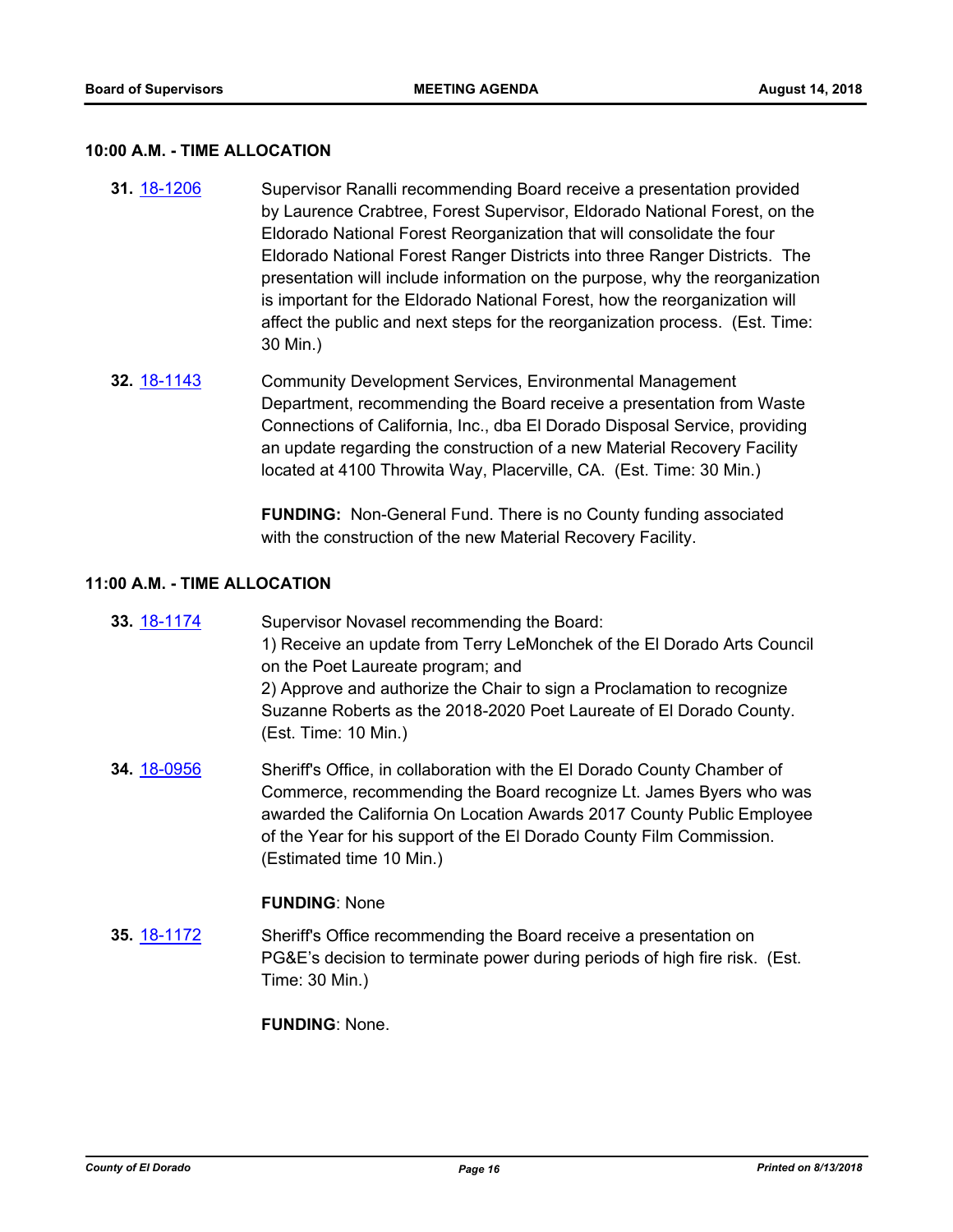# **36.** [18-1207](http://eldorado.legistar.com/gateway.aspx?m=l&id=/matter.aspx?key=24558) Supervisor Ranalli recommending the Board:

1) Welcome Vickie Sanders, El Dorado County Parks Manager, Office of the Chief Administrative Office, Parks and Trails Division, to provide the Board and members of the public with information on the community volunteers who dedicate their time to assist the Parks and Trails Division in their efforts to operate and maintain the County's parks, trails and river programs, the types of projects these community volunteers have donated their time and talent to support, and the significant contribution of these volunteers in support of the County's parks, trails and river programs; 2) Join Vickie Sanders and the Chief Administrative Officer in recognizing the community volunteers who dedicate their time and talent to support the County Parks and Trails Division in efforts to maintain and improve the availability and quality of our County's parks and recreational opportunities; and

3) Approve the signature of all five Board members on a Proclamation that recognizes these volunteers for their service. (Est. Time: 30 Min.)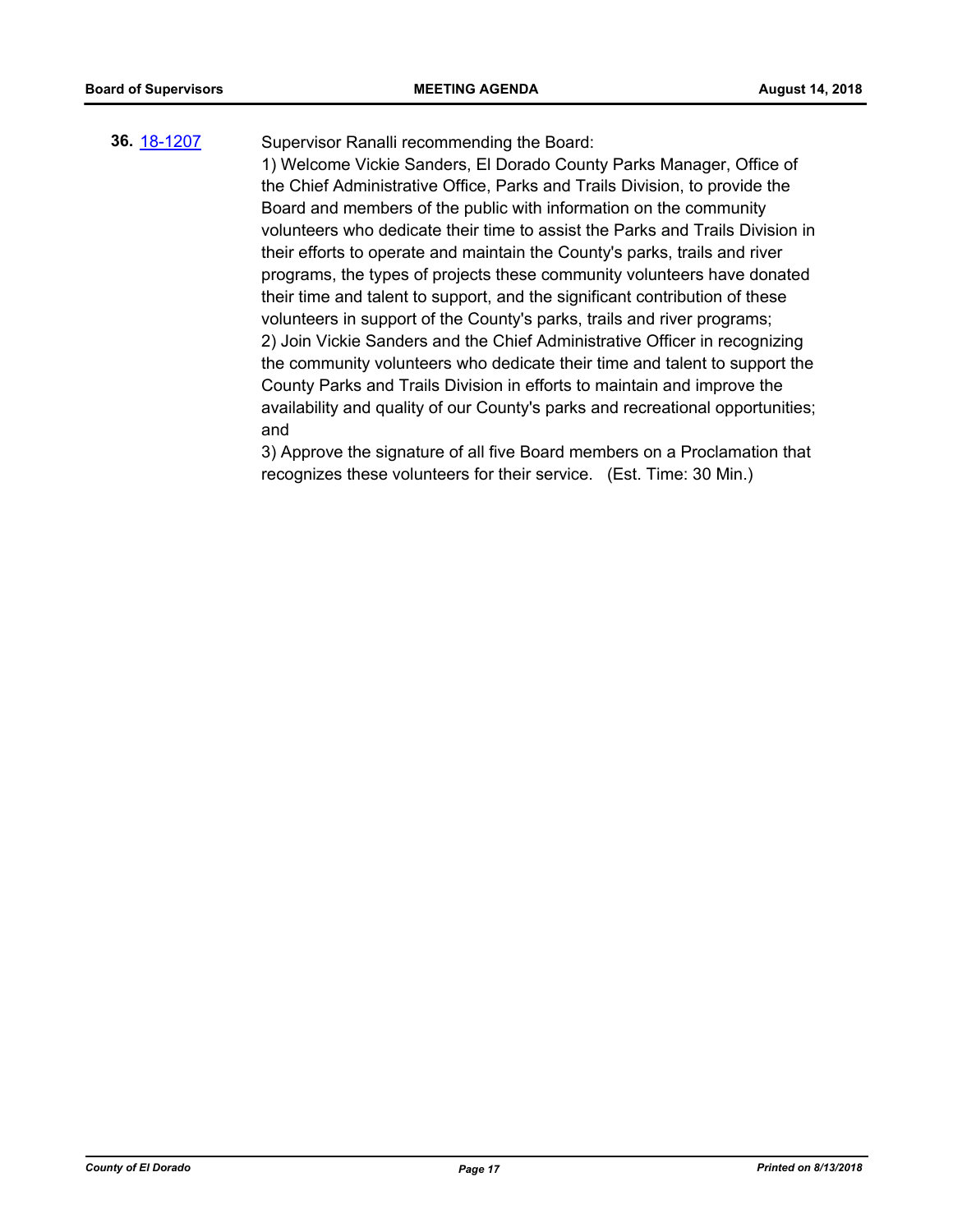# **1:30 P.M. - TIME ALLOCATION**

**Please see next page**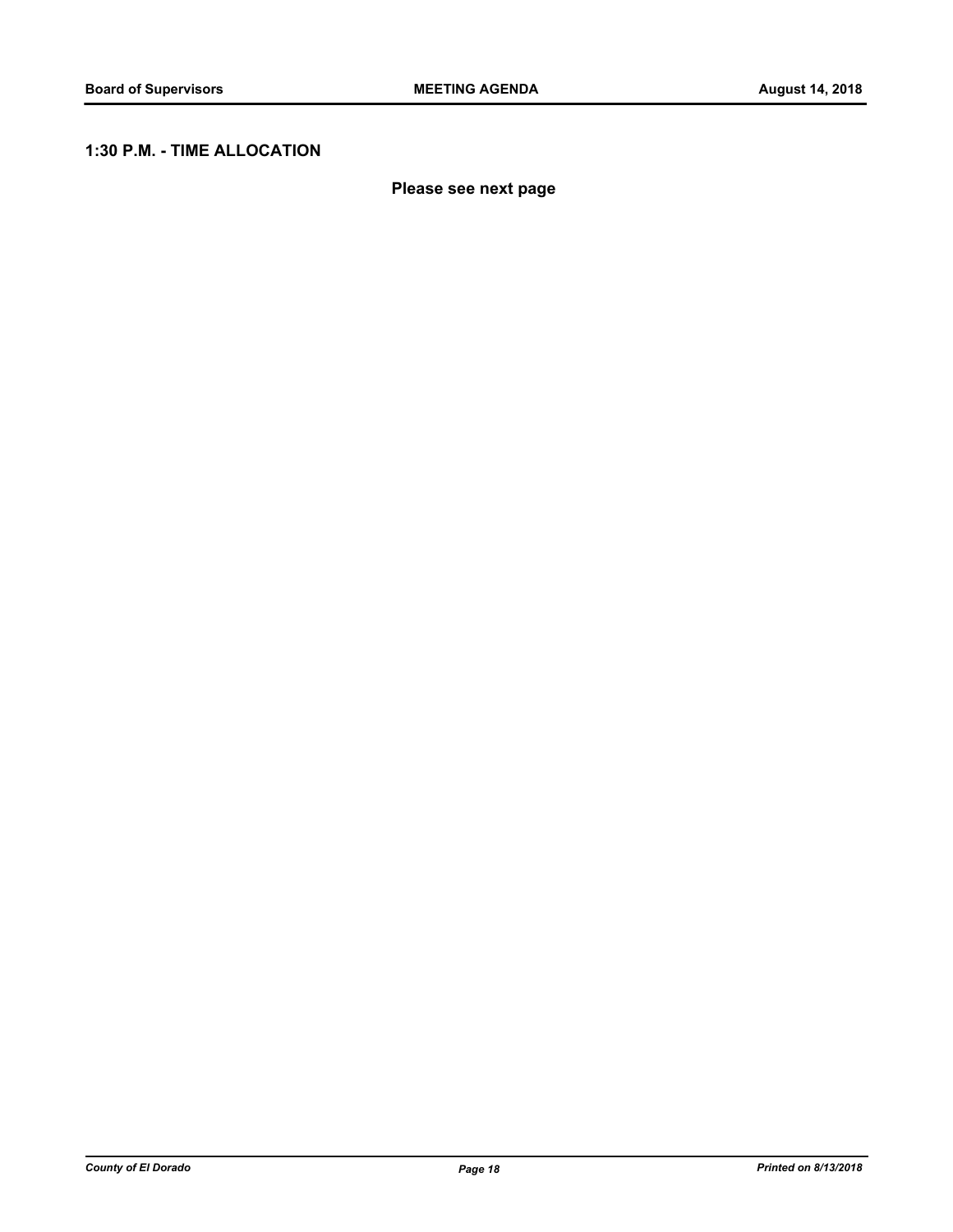**37.** [18-0942](http://eldorado.legistar.com/gateway.aspx?m=l&id=/matter.aspx?key=24290) HEARING - To consider the recommendation of the Planning Commission on the proposed Title 130 Zoning Ordinance Minor Amendments and Minor Revisions to the Zoning Map submitted by El Dorado County. The minor changes include but are not limited to: 1) Corrections to typographical/grammatical/formatting errors; 2) Text modification for clarity; 3) Corrections of inaccurate or obsolete code and document references, including renumbered sections of Title 130; and 4) Consolidation/renumbering of the following adopted zoning regulations that were not part of the County's 2015 Zoning Ordinance Update adopted on December 15, 2015: (A) Airport Safety (Ordinance No. 4182 adopted on May 12, 1987); (B) Parcel Size Exception (Ordinance No. 4156 adopted on April 16, 1991); and (C) Signs (Ordinance No. 5025 adopted on July 28, 2015). The proposed Zoning Map changes are to correct documented mapping errors affecting 11 specific parcels; and recommending the Board take the following actions: 1) Approve the California Environmental Quality Act (CEQA) Addendum to the Targeted General Plan Amendment-Zoning Ordinance Update Environmental Impact Report consistent with Section 15164 of the CEQA Guidelines (Attachment 2B); 2) Approve the proposed minor amendments to the Zoning Ordinance and adopt an Ordinance adopting a comprehensive minor amendment to Title 130 of the El Dorado County Ordinance Code (Attachment 2C); 3) Approve the following proposed minor revisions to the Zoning Map correcting documented mapping errors: (a) Rezone Assessor's Parcel Number 043-550-64 (Camino area), approximately 2.46 acres, from Planned Agricultural (PA-10) to Professional Office Commercial (CPO); (b) Rezone Assessor's Parcel Number 046-840-55 (Somerset area), approximately 0.08 acre, from Limited Commercial (CL) to Single Unit Residential (R1); (c) Rezone Assessor's Parcel Number 046-840-56 (Somerset area), approximately 10.37 acres, from Community Commercial (CC) to Single Unit Residential (R1); (d) Rezone Assessor's Parcel Number 046-840-62 (Somerset area), approximately 0.02 acre, from Limited Commercial (CL) to Single Unit Residential (R1); (e) Rezone Assessor's Parcel Number 046-840-69 (Somerset area), approximately 1.93 acres, from Community Commercial (CC) and Limited Commercial (CL) to Single Unit Residential (R1); (f) Rezone Assessor's Parcel Number 060-361-95 (Garden Valley area), approximately 0.63 acre, from Limited Commercial (CL) to Estate Residential, 5 Acres (RE-5); (g) Rezone Assessor's Parcel Number 074-042-02 (Cool/Pilot Hill area), approximately 160.15 acres, from Limited Agricultural, 20 Acres (LA-20) to Planned Agricultural, 20 Acres (PA-20);

(h) Rezone Assessor's Parcel Number 074-042-03 (Cool/Pilot Hill area),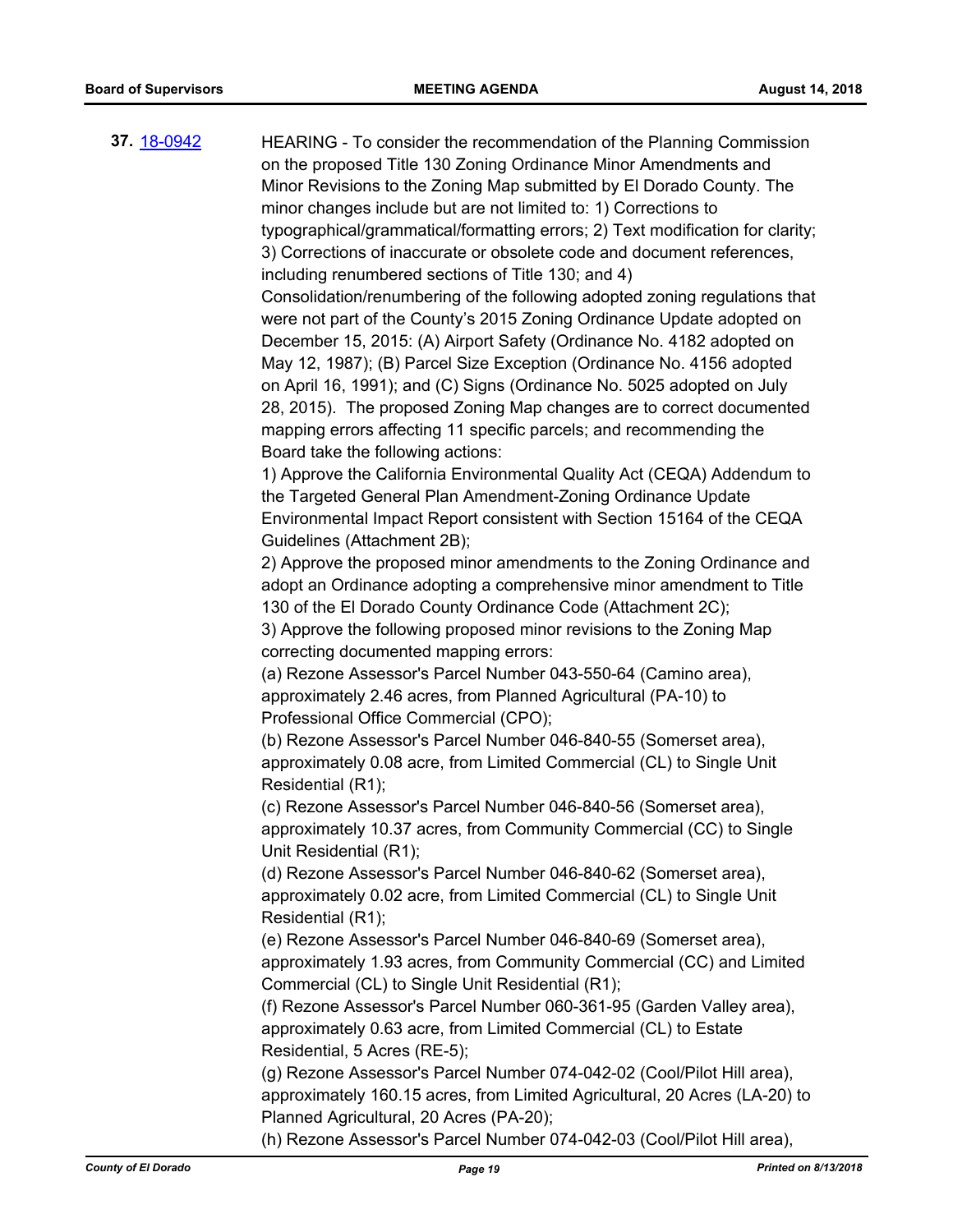approximately 176.12 acres, from Limited Agricultural, 20 Acres (LA-20) to Planned Agricultural, 20 Acres (PA-20); (i) Rezone Assessor's Parcel Number 121-280-15 (El Dorado Hills Area), approximately 1.84 acres, from Regional Commercial - Planned Development (CR-PD) to Regional Commercial (CR); (j) Rezone Assessor's Parcel Number 123-630-09 (El Dorado Hills area), approximately 6.84 acres, from Single Unit Residential (R1) to Open Space-Planned Development (OS-PD) and approximately 9.96 acres from Single Unit Residential (R1) to Single Unit Residential - Planned Development (R1-PD); and (k) Rezone Assessor's Parcel Number 327-213-34 (Placerville area), approximately 3.62 acres, from Community Commercial (CC) to Residential, One Acre (R1A); and 4) Adopt Ordinance **5088** to rezone the 11 parcels listed above (Attachment 2D). (Est. Time: 15 Min.) **38.** [18-1133](http://eldorado.legistar.com/gateway.aspx?m=l&id=/matter.aspx?key=24483) HEARING - To consider a request submitted by the Courtside Manor Home Owners Association appealing the Planning Commission's June 28, 2018 approval of Planned Development PD17-0002/Diamond Springs Village Apartments on property identified by Assessor's Parcel Number 051-461-59, consisting of 10.7 acres, in the Diamond Springs area; and staff recommending the Board take the following actions: 1) Adopt the Mitigated Negative Declaration based on the Initial Study prepared by staff (Attachment D); and 2) Deny the appeal, thereby upholding the Planning Commission's June 28, 2018, approval of Planned Development PD17-0002 based on the Findings (Attachment B) and subject to the Conditions of Approval (Attachment C). (Supervisorial District 3) (Est. Time: 30 Min.) **39.** [18-1136](http://eldorado.legistar.com/gateway.aspx?m=l&id=/matter.aspx?key=24486) HEARING - To consider a request submitted by the Better Neighborhoods, Inc. appealing the Planning Commission's June 28, 2018 approval of Planned Development PD17-0002/Diamond Springs Village Apartments on property identified by Assessor's Parcel Number 051-461-59, consisting of 10.7 acres, in the Diamond Springs area; and staff recommending the Board take the following actions: 1) Adopt the Mitigated Negative Declaration based on the Initial Study prepared by staff (Attachment D); and 2) Deny the appeal, thereby upholding the Planning Commission's June 28, 2018, approval of Planned Development PD17-0002 based on the Findings (Attachment B) and subject to the Conditions of Approval

(Attachment C). (Supervisorial District 3) (Est. Time: 30 Min.)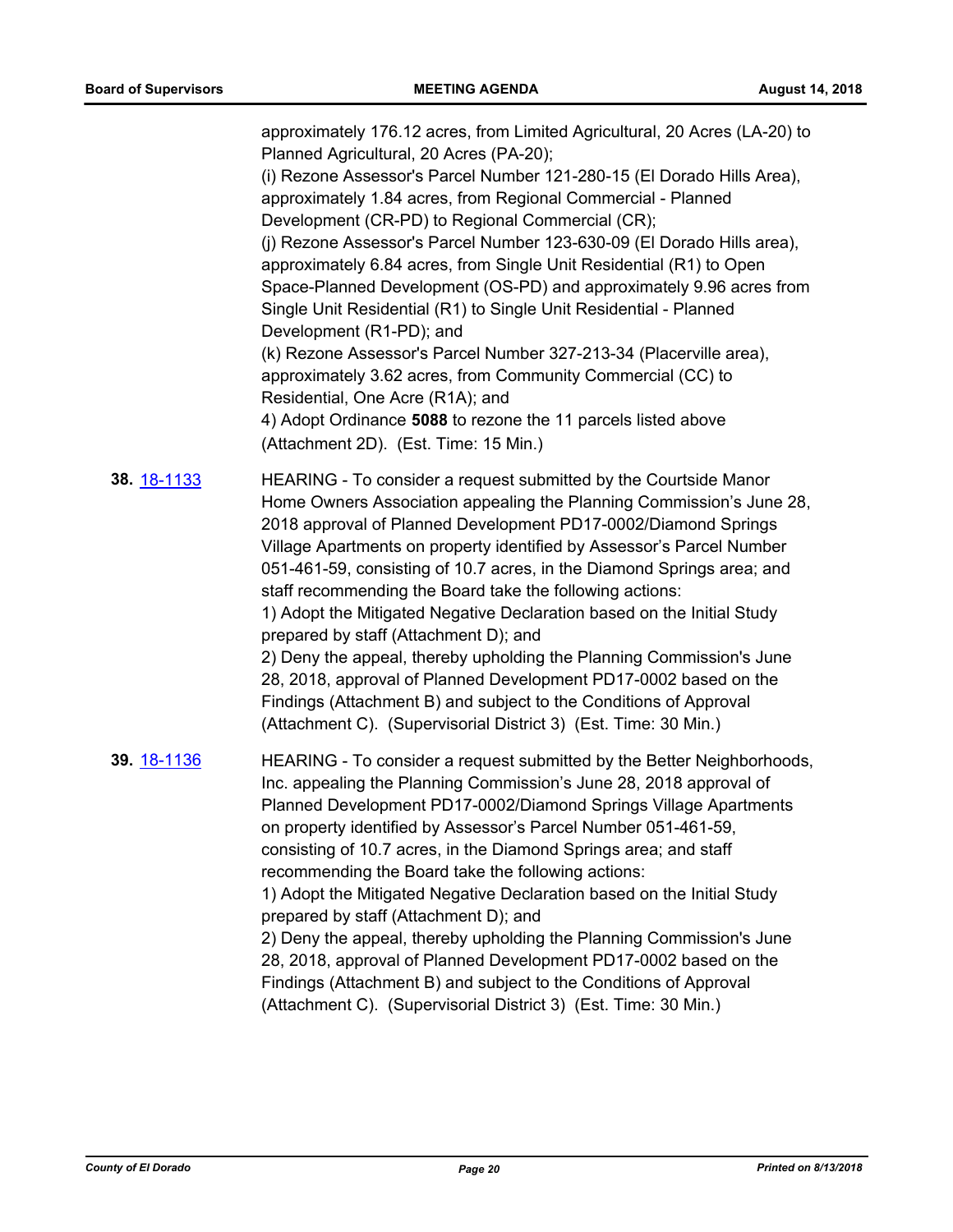### **ITEMS TO/FROM SUPERVISORS**

**CAO UPDATE**

**ADJOURNMENT**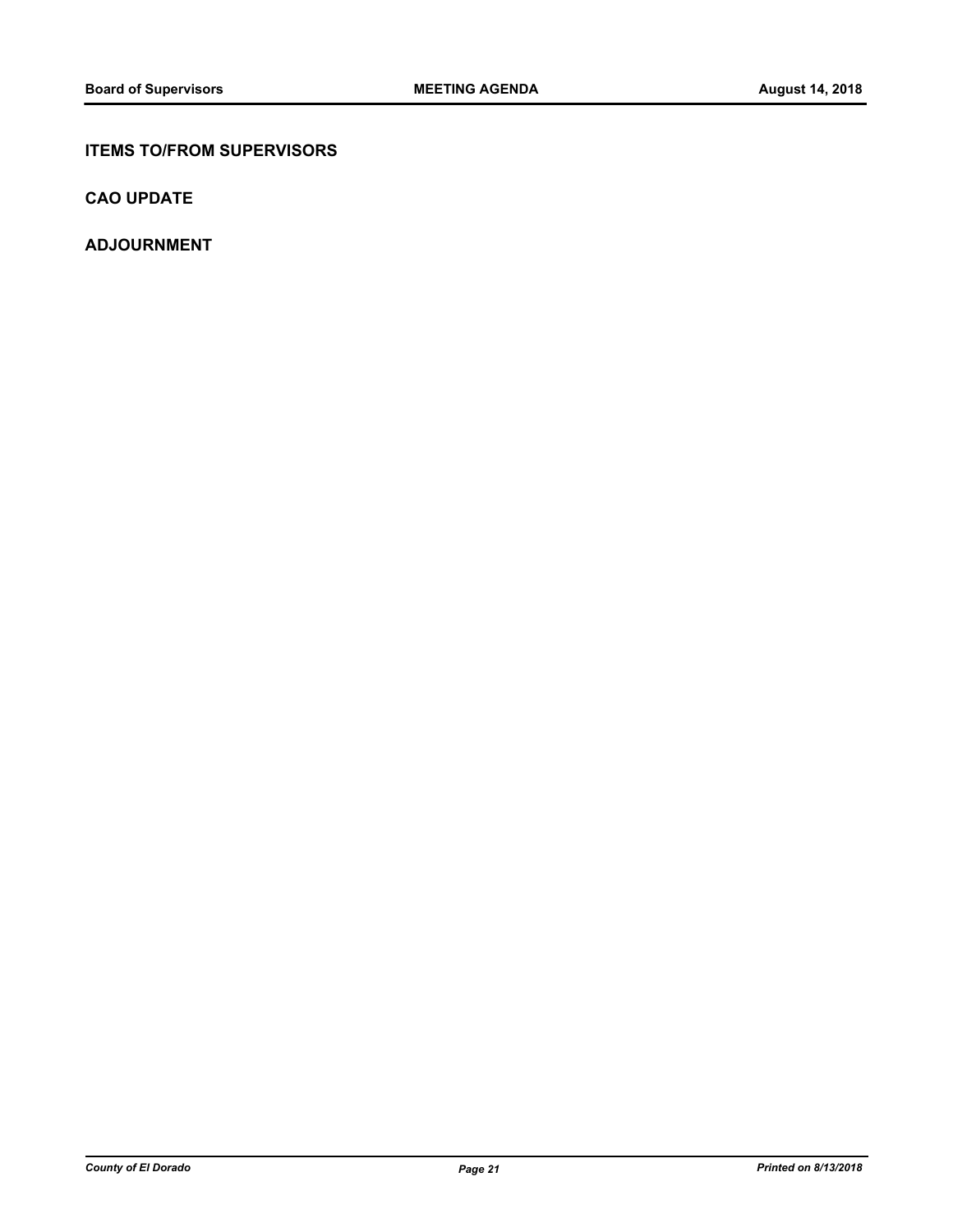#### **CLOSED SESSION**

| 40 18-1145 | <b>Pursuant to Government Code Section 54957.6 - Conference with</b>                                                                       |
|------------|--------------------------------------------------------------------------------------------------------------------------------------------|
|            | Labor Negotiator: County Negotiator: Bruce Heid of Industrial Employers                                                                    |
|            | and Distributors Association; Director of Health & Human Services Agency<br>and/or designee. Non-Employee Organization: In-Home Supportive |
|            | Services. (Est. Time: 10 Min.)                                                                                                             |
|            |                                                                                                                                            |

- **41.** [18-1238](http://eldorado.legistar.com/gateway.aspx?m=l&id=/matter.aspx?key=24589) **Conference with Legal Counsel Significant Exposure to Litigation** pursuant to Government Code Section 54956.9(d)(2). Number of potential cases: (1). (Est. Time: 20 Min.
- **42.** [18-1246](http://eldorado.legistar.com/gateway.aspx?m=l&id=/matter.aspx?key=24597) **Conference with Legal Counsel - Existing Litigation** pursuant to Government Code Section 54956.9(d)(1). Title: Friends of El Dorado County Oaks v. County of El Dorado; Serrano Associates LLC and El Dorado Hills Community Services District Real Parties in Interest (El Dorado County Superior Court Case No. PC20180310).Number of potential cases: (1). (Est. Time: 5 Min.)
- **43.** [18-1251](http://eldorado.legistar.com/gateway.aspx?m=l&id=/matter.aspx?key=24602) **Conference with Legal Counsel - Existing Litigation** pursuant to Government Code Section 54956.9(d)(1). Title: Georgetown Preservation Society v County of El Dorado et al.; Simoncre Abbie, LLC, Real Party in Interest and Appellant. Appeal C084872, El Dorado County No. PC20160205. Number of potential cases: (1). (Est. Time:15 Min.)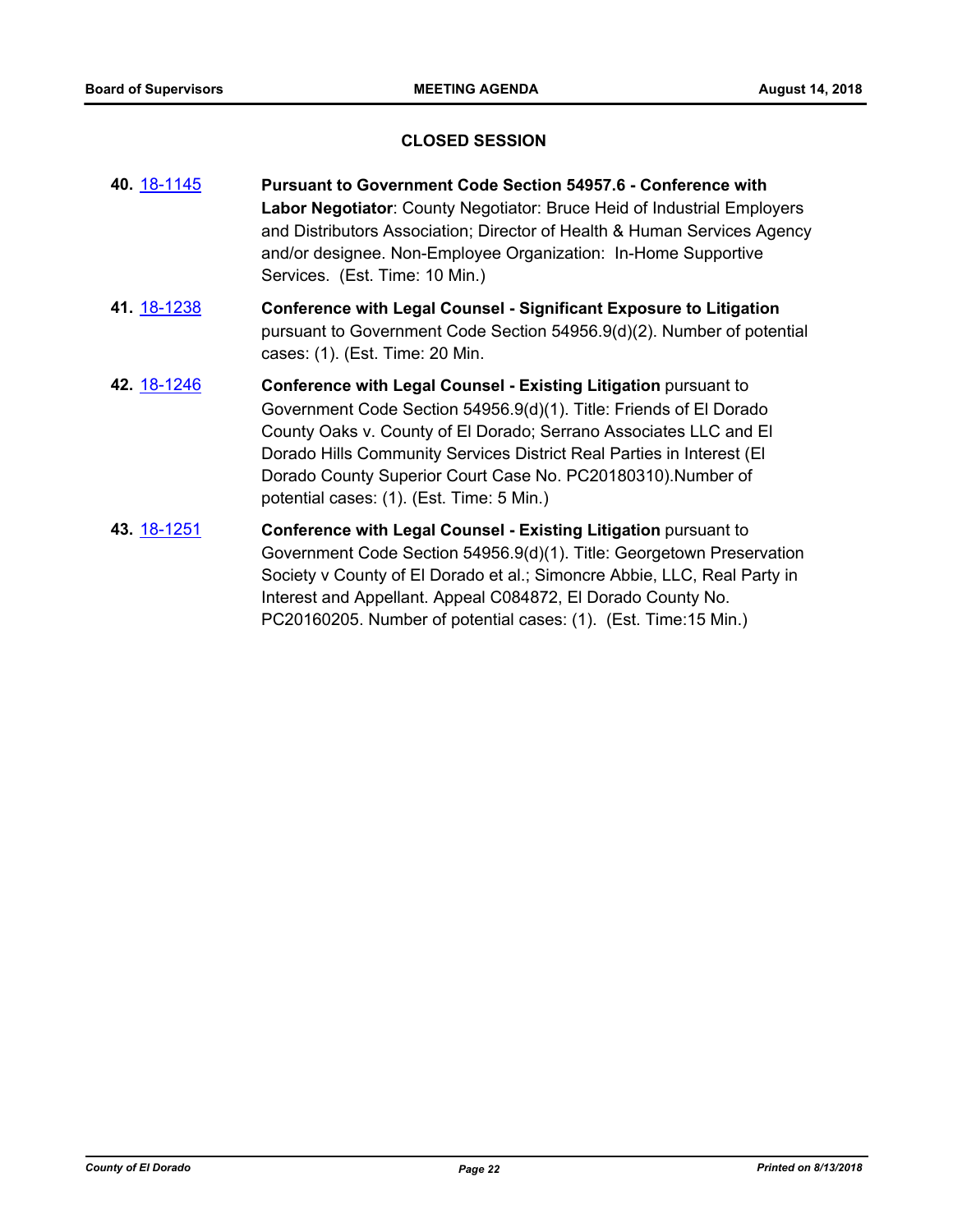On August 19, 2003, the Board adopted the following protocol: It is a requirement that all speakers, County staff and the public, when approaching the podium to make a visual presentation to the Board of Supervisors, must provide the Clerk with the appropriate number of hard copies of the presentation for Board members and the audience.